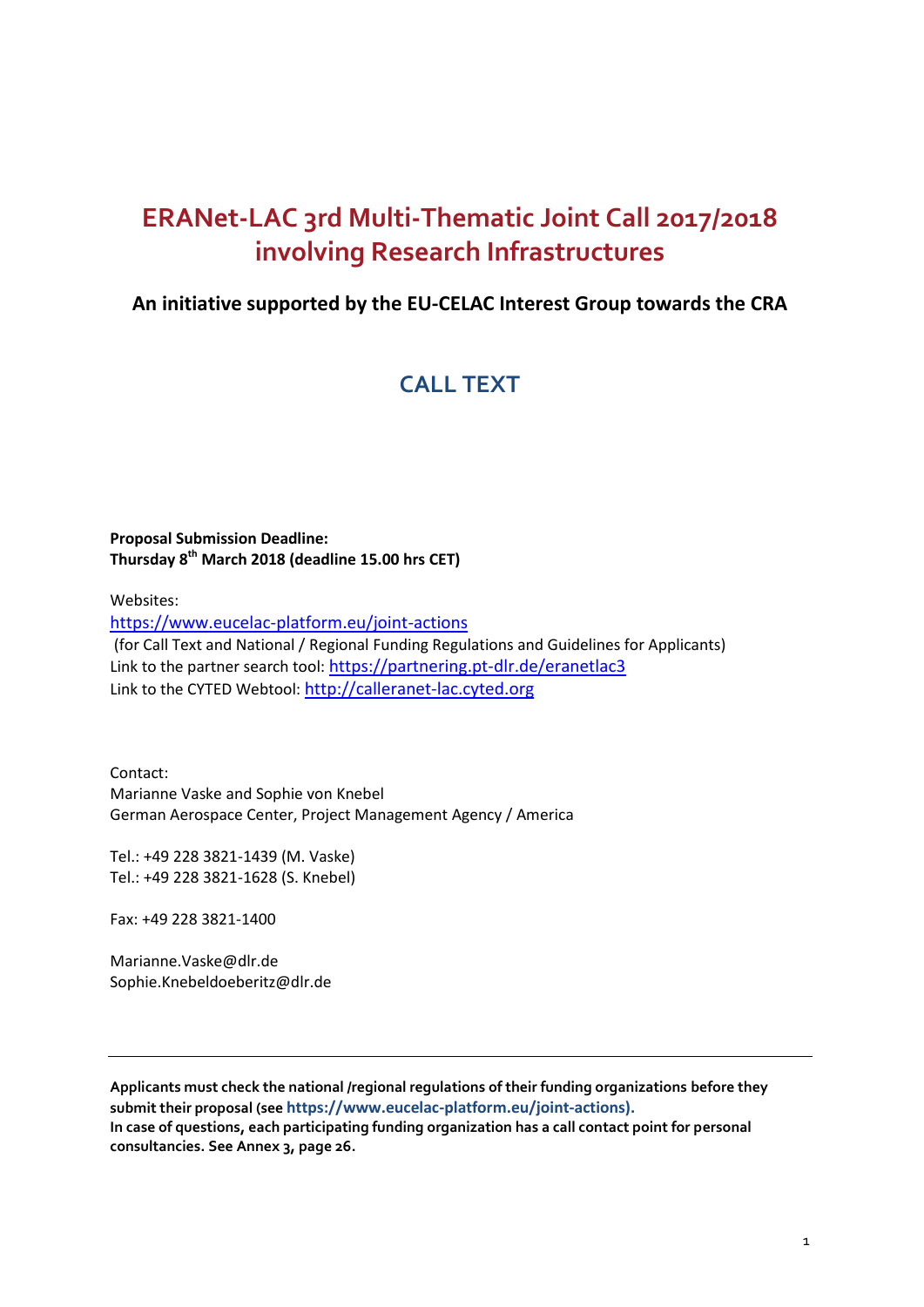## **TABLE OF CONTENTS**

| 1. Role of EU-CELAC Interest Group: Background for the present EU-CELAC Joint Call 3                 |
|------------------------------------------------------------------------------------------------------|
|                                                                                                      |
|                                                                                                      |
|                                                                                                      |
| 4.1.2                                                                                                |
|                                                                                                      |
|                                                                                                      |
|                                                                                                      |
| Annex 1: Topics for the EU-CELAC Joint Call in the thematic fields of Biodiversity / Climate Change, |
| Annex 2: Overview of contributions by the participating funding organizations to each topic25        |
|                                                                                                      |
|                                                                                                      |
|                                                                                                      |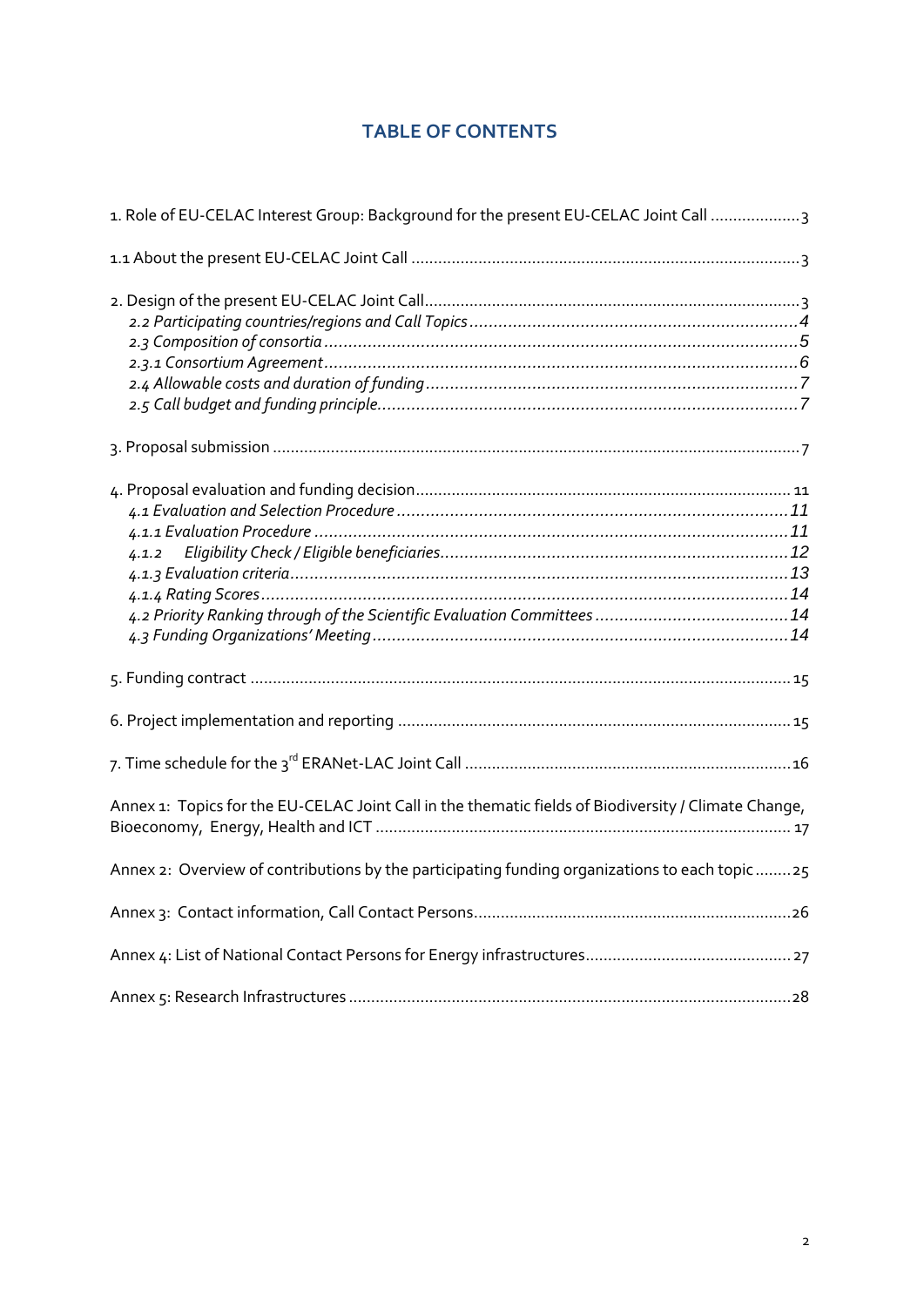## <span id="page-2-0"></span>**1. Role of EU-CELAC Interest Group: Background for the present EU-CELAC Joint Call**

The ERANet-LAC project (10/2013-12/2017) was funded by the European Commission within the 7th Framework Programme for Research and Technology Development (FP7) to strengthen the biregional partnership in Science, Technology and Innovation by planning and implementing concrete joint activities and by establishing an innovative and sustainable framework for future bi-regional joint activities.

In the frame of ERANet-LAC, the EU-CELAC Interest Group was constituted, which is a group of 30 funding agencies from CELAC, EU Member States and Associated Countries wishing to cooperate in bi-regional science, technology and innovation (STI) collaboration.

The members of the EU-CELAC IG are launching the present Joint Call in cooperation with ERANet-LAC. Interested project consortia composed of partners from the countries listed below are invited to submit project proposals.

## <span id="page-2-1"></span>**1.1 About the present EU-CELAC Joint Call**

The aim of the Joint Call is to initiate sustainable and multilateral research cooperation between researchers from Europe, Latin-America and the Caribbean countries.

Within the framework of the present EU-CELAC Joint Call, transnational research and innovation projects will be funded for a period of up to 36 months.

The goal of the present Joint Call is to create long-term collaboration between EU Member States and/or Associated Countries, Latin-American and Caribbean countries by submitting transnational calls in research and innovation.

## <span id="page-2-2"></span>**2. Design of the present EU-CELAC Joint Call**

The design of the present Joint Call is of a flexible nature to ensure that a wide variety of funding institutions is able to join the Joint Call – and that as many researchers as possible from European, Latin-American and Caribbean countries are eligible for funding. For this reason, each participating funding institution will apply its individual national/ regional funding regulations.

**Applicants should therefore, before the submission of a proposal, check the national /regional regulations of their funding organizations (see <https://www.eucelac-platform.eu/joint-actions>). Furthermore, they are strongly recommended to contact the National/Regional Call Contact Person (see Annex 3, page 26) for guidance.**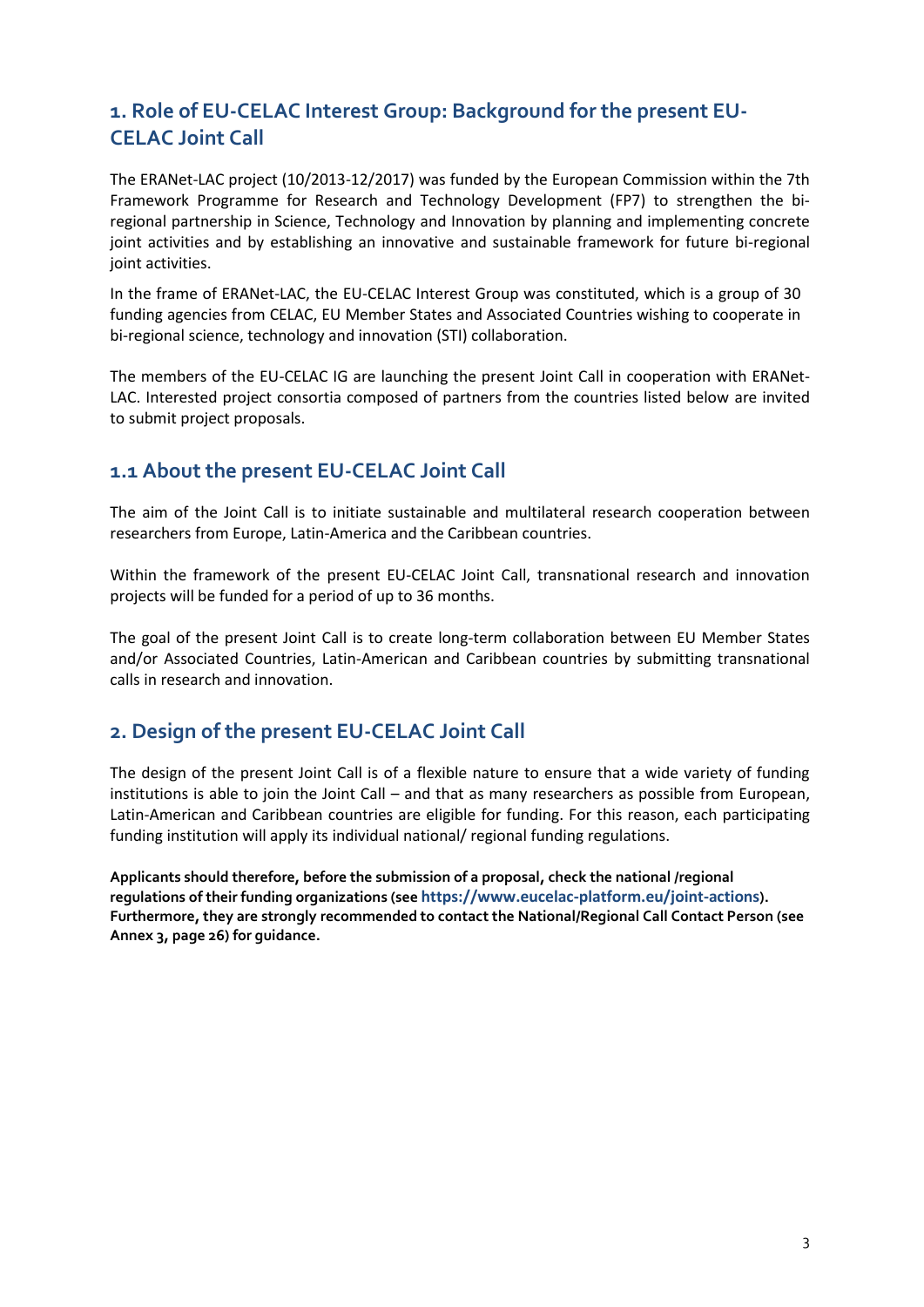## <span id="page-3-0"></span>**2.2 Participating countries/regions and Call Topics**

In total, 23 national/regional funding organizations from 21 countries – 15 from CELAC and 8 from Europe - have agreed to participate in the present EU-CELAC Joint Call for funding research and innovation projects:

| 1. | Argentina:                   | Ministerio de Ciencia, Tecnología e Innovación Productiva, MINCYT                                                                                 |
|----|------------------------------|---------------------------------------------------------------------------------------------------------------------------------------------------|
| 2. | Barbados:                    | Caribbean Science Foundation, CSF                                                                                                                 |
| 3. | Belgium:                     | Fonds de la Recherche Scientifique, F.R.S.-FNRS                                                                                                   |
| 4. | Bolivia:                     | Ministerio de Educación - Vice Ministerio de Ciencia y Tecnología, MINEDU <sup>1</sup>                                                            |
| 5. | Brazil:                      | Conselho Nacional de Desenvolvimento Cientifico e Tecnológico, CNPq                                                                               |
| 6. | Brazil:                      | Fundação de Amparo à Pesquisa do Estado de São Paulo, FAPESP                                                                                      |
| 7. | Chile:                       | Comisión Nacional de Investigación Científica y Tecnológica, CONICYT                                                                              |
| 8. | Costa Rica:                  | Ministerio de Ciencias, Tecnología y Telecomunicaciones, MICITT CONICIT                                                                           |
|    | 9. Cuba:                     | Fondo de Financiamiento a la Ciencia y la Innovación, FONCI                                                                                       |
|    | 10. Dominican Republic:      | Ministerio de Educación Superior, Ciencia y Tecnología, MESCyT                                                                                    |
|    | 11. Ecuador:<br>12. Finland: | Secretaría de Educación Superior, Ciencia, Tecnología e Innovación, SENESCYT<br>Academy of Finland, AKA, Research Council for Culture and Society |
|    | 13. Germany:                 | Bundesministerium für Bildung und Forschung, BMBF                                                                                                 |
|    | 14. Guatemala:               | Consejo Nacional de Ciencia y Tecnología, CONCYT                                                                                                  |
|    | 15. Israel:                  | Ministry of Health, CSO-MOH                                                                                                                       |
|    | 16. Mexico:                  | Consejo Nacional de Ciencia y Tecnología, CONACYT                                                                                                 |
|    |                              | Secretaría de Energia, SENER                                                                                                                      |
|    | 17. Panama:                  | Secretaria Nacional de Ciência, Tecnologia e Innovación, SENACYT                                                                                  |
|    | 18. Peru:                    | Consejo Nacional de Ciencia Tecnología e Innovación Tecnológica, CONCYTEC                                                                         |
|    | 19. Poland:                  | Narodowe Centrum Badań i Rozwoju, NCBR                                                                                                            |
|    | 20. Spain:                   | Agencia Estatal de Investigación-Ministerio de Economía, Industria y                                                                              |
|    |                              | Competitividad, AEI-MINECO                                                                                                                        |
|    | 21. Spain:                   | Instituto de Salud Carlos III, ISCIII                                                                                                             |
|    | 22. Turkey:                  | Turkiye Bilimsel vê Teknolojik Arastirma Kurumu, TUBITAK                                                                                          |
|    | 23. Uruguay:                 | Agencia Nacional de Investigación e Innovación, ANII                                                                                              |
|    |                              |                                                                                                                                                   |

Researchers from **countries that are not listed above** are free to participate in all topics as selffinanced/associated partners (see below 2.3, page 6 for further information on selffinanced/associated partners).

Proposals must be submitted by transnational consortia. Only researchers based in the countries /regions listed below under each of the mentioned topics are eligible for funding through the EU-CELAC Joint Call. Researchers from other countries / regions may also participate under special conditions (see page 6, section 2.3).

 $\overline{a}$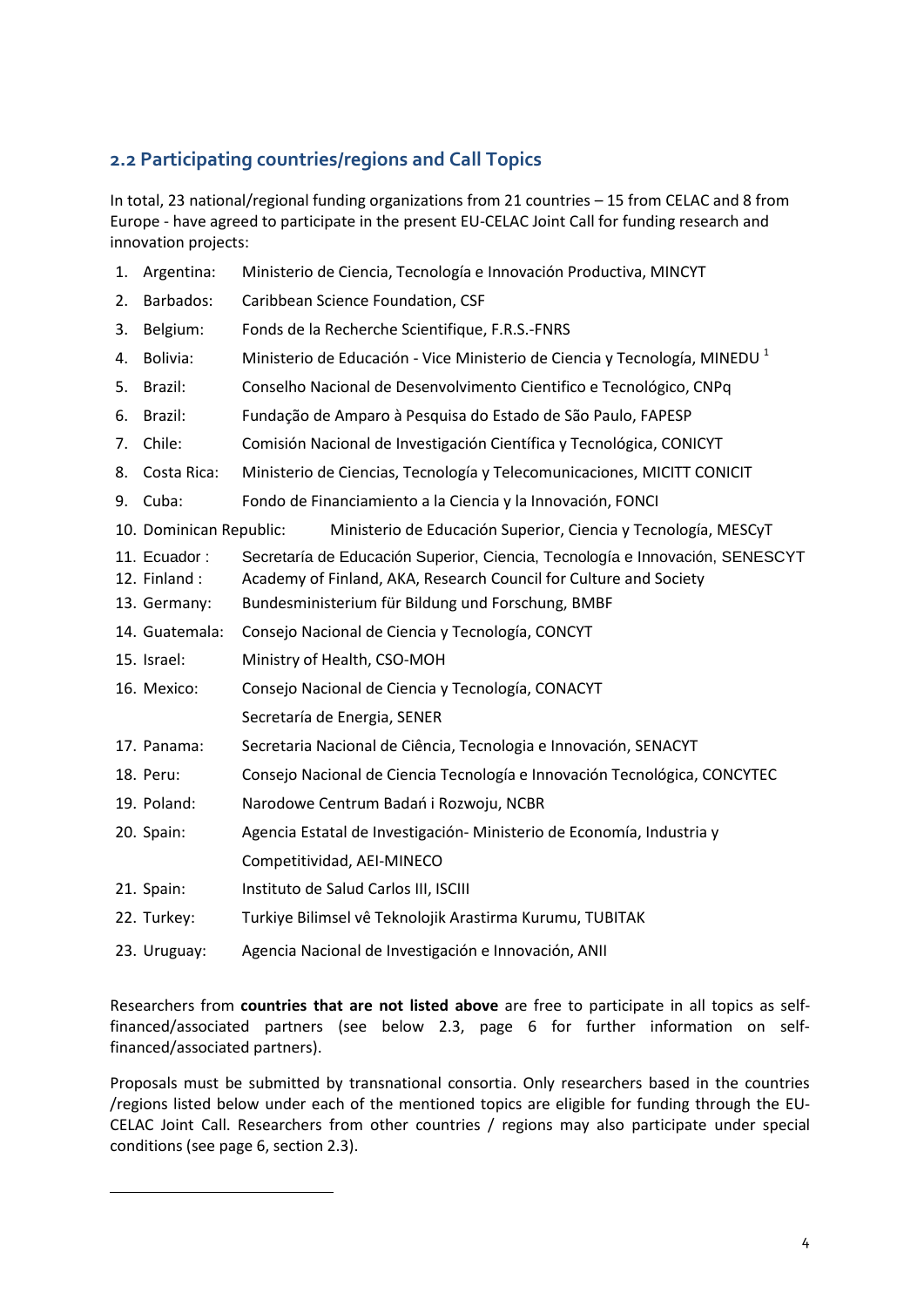The following list shows the list of topics and the countries that are funding each of the topics mentioned (see **Annex 1, page 17** for full details on the topics):

#### **BIODIVERSITY:**

#### **Observatories' Network on Biodiversity and Climate Change: Coordinating Data Acquisition and Fostering Data Access and Transfer.**

Participating Funding Agencies: Bolivia (MINEDU), Brazil (FAPESP), Costa Rica (MICIT), Cuba (FONCI), Dominican Republic (MESCYT), Ecuador (SENESCYT), Germany (BMBF), Guatemala (CONCYT), Panama (SENACYT), Peru (CONCYTEC), Poland (NCBR), Spain (MINECO).

#### **BIOECONOMY / BIOREFINERIES**

#### **Intermediate and/or High-Added Value Bioproducts**

Participating Funding Agencies: Bolivia (MINEDU), Brazil (CNPq), Brazil (FAPESP), Cuba (FONCI), Dominican Republic (MESCYT), Ecuador (SENESCYT), Germany (BMBF), Guatemala (CONCYT), Panama (SENACYT), Peru (CONCYTEC), Poland (NCBR), Turkey (TUBITAK), Uruguay (ANII).

#### **HEALTH**

**Infectious Diseases: Early Detection Research including both, Screening and Diagnosis**

Participating Funding Agencies: Belgium (F.R.S. – FNRS), Bolivia (MINEDU), Brazil (CNPq), Brazil (FAPESP), Chile (CONICYT), Cuba (FONCI), Dominican Republic (MESCYT), Ecuador (SENESCYT), Germany (BMBF), Guatemala (CONCYT), Israel (CSO-MOH), Panama (SENACYT), Peru (CONCYTEC), Spain (ISCIII), Turkey (TUBITAK), Uruguay (ANII).

#### **ICT**

#### **ICT Platform for Learning and Inclusion**

Participating Funding Agencies: Barbados (CSF), Bolivia (MINEDU), Brazil (FAPESP), Chile (CONICYT), Cuba (FONCI), Dominican Republic (MESCYT), Ecuador (SENESCYT), Finland (AKA), Guatemala (CONCYT), Panama (SENACYT), Poland (NCBR), Turkey (TUBITAK), Uruguay (ANII).

**ICT for urban sustainability: Nature-Based Solutions, Citizen Science and Systemic Urban Planning**

Participating Funding Agencies: Argentina (MINCyT), Belgium (F.R.S. – FNRS), Bolivia (MINEDU), Brazil (CNPq), Brazil (FAPESP), Chile (CONICYT), Cuba (FONCI), Dominican Republic (MESCYT), Ecuador (SENESCYT), Germany (BMBF), Guatemala (CONCYT), Panama (SENACYT), Poland (NCBR), Peru (CONCYTEC), Turkey (TUBITAK), Uruguay (ANII).

#### **ENERGY**

#### **Ocean energy: Development of Technologies for the Ecological Energy Valorization of Marine Resources within existing Large Research Infrastructures**

Participating Funding Agencies: Argentina (MINCyT), Brazil (FAPESP), Costa Rica (MICIT), Cuba (FONCI), Dominican Republic (MESCYT), Ecuador (SENESCYT), Germany (BMBF), Guatemala (CONCYT), Mexico (CONACYT), Panama (SENACYT), Peru (CONCYTEC), Spain (MINECO), Uruguay (ANII).

**Please note: Participating Large Research Infrastructures are described in Annex 5, page 28**.

### <span id="page-4-0"></span>**2.3 Composition of consortia**

Applicants must be eligible for funding according to the regulations of their respective national Funding Organizations. They can represent public and private scientific, research, technological and innovation institutions on national, federal or EU-LAC regional level, research active industry and NGOs and other institutions involved in research activities, as long as they are eligible for funding according to the respective national and/or institutional regulations.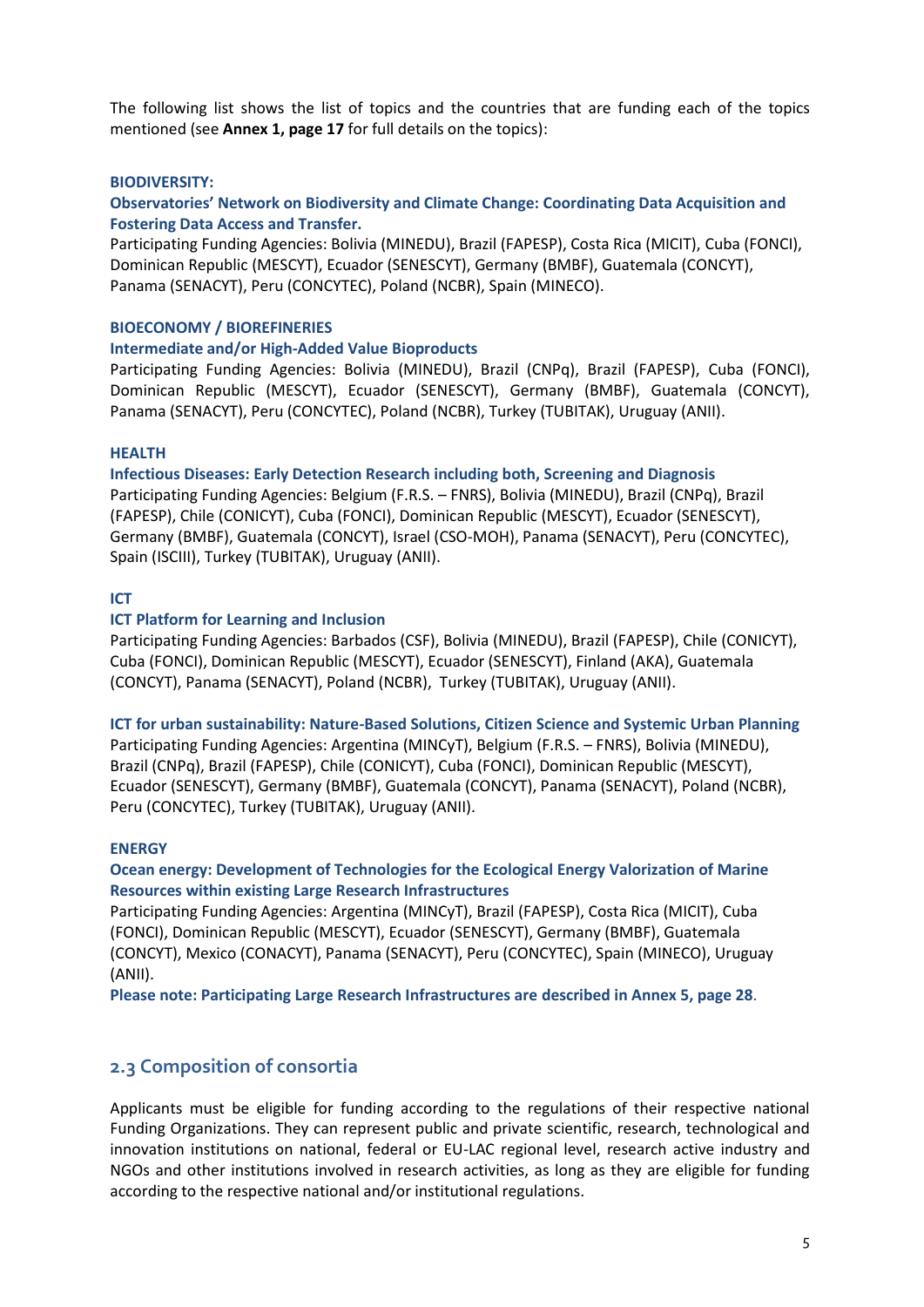Only transnational projects will be funded. Each collaborative consortium should have the optimal critical mass to achieve ambitious scientific/innovation goals and should clearly show an added value from working together.

The following criteria must be taken into account: Each consortium submitting a proposal must involve a **minimum of four eligible partners from four different countries with at least two countries from each region** (see the list of funding organizations in section 2.2, page 4 and call contact persons in **Annex 3, page 26**). A maximum number of national partners applying for funding will be defined in the institutional rules of each funding organization.

Partners not eligible for funding may also be part of the consortia if they are able to clearly demonstrate an added value to the consortium and secure their own funding. However, the coordinator and the majority of partners in a consortium must be eligible for the funding organizations participating in this Call. The self-financed/associated partners must provide the Call Secretariat with a **signed official** letter of support from their Head of Department or Financial Director. A pdf-version of this letter must be included as an annex at the end of the proposal before submitting. Self-financed partners cannot assume the role of coordinator of the consortium.

There should be a principal investigator (PI) for each of the national research groups. Each PI will act as contact person for his or her national funders. One of these PIs should be selected through the project consortium as coordinator to represent the consortium, submit the proposal, and establish any further communication with the Call Secretariat.

A coordinator must not submit more than one proposal. However, one research institution – as a legal entity – is allowed to participate as a coordinator or partner in several project proposals.

#### **NOTE: How to find partners**

The call secretariat supports the identification of partner institutions in Latin America/Caribbean and Europe. Under the following link <https://partnering.pt-dlr.de/eranetlac3> a partner search tool is published to help bringing together interested applicants from countries in both regions. All requests will be published in the search tool and made available to all interested institutions immediately.

#### <span id="page-5-0"></span>**2.3.1 Consortium Agreement**

Each consortium selected for funding must provide a Consortium Agreement (CA), signed by all participants, to clarify the potential Intellectual Property Rights (IPR) matters (such as licensing in, licensing out, patent and exploitation strategy). The research consortium is strongly encouraged to sign this CA before the official project start. In any case it is requested to send the consortium agreement to the Call Secretariat by January 2019 at the latest.

Upon request, this consortium agreement must be made available to the concerned funding organisations. Please check with the call contact points of the participating countries whether the signature of the CA is mandatory before the project starts.

The consortium agreement must be sent to the call secretariat before  $31<sup>st</sup>$  January 2019. It must address (as a minimum), the following points:

- Common start date and duration of the research and / or innovation project
- Organization and management of the project
- Role and responsibilities of each partner resources and funding
- Confidentiality and publishing
- Intellectual Property Rights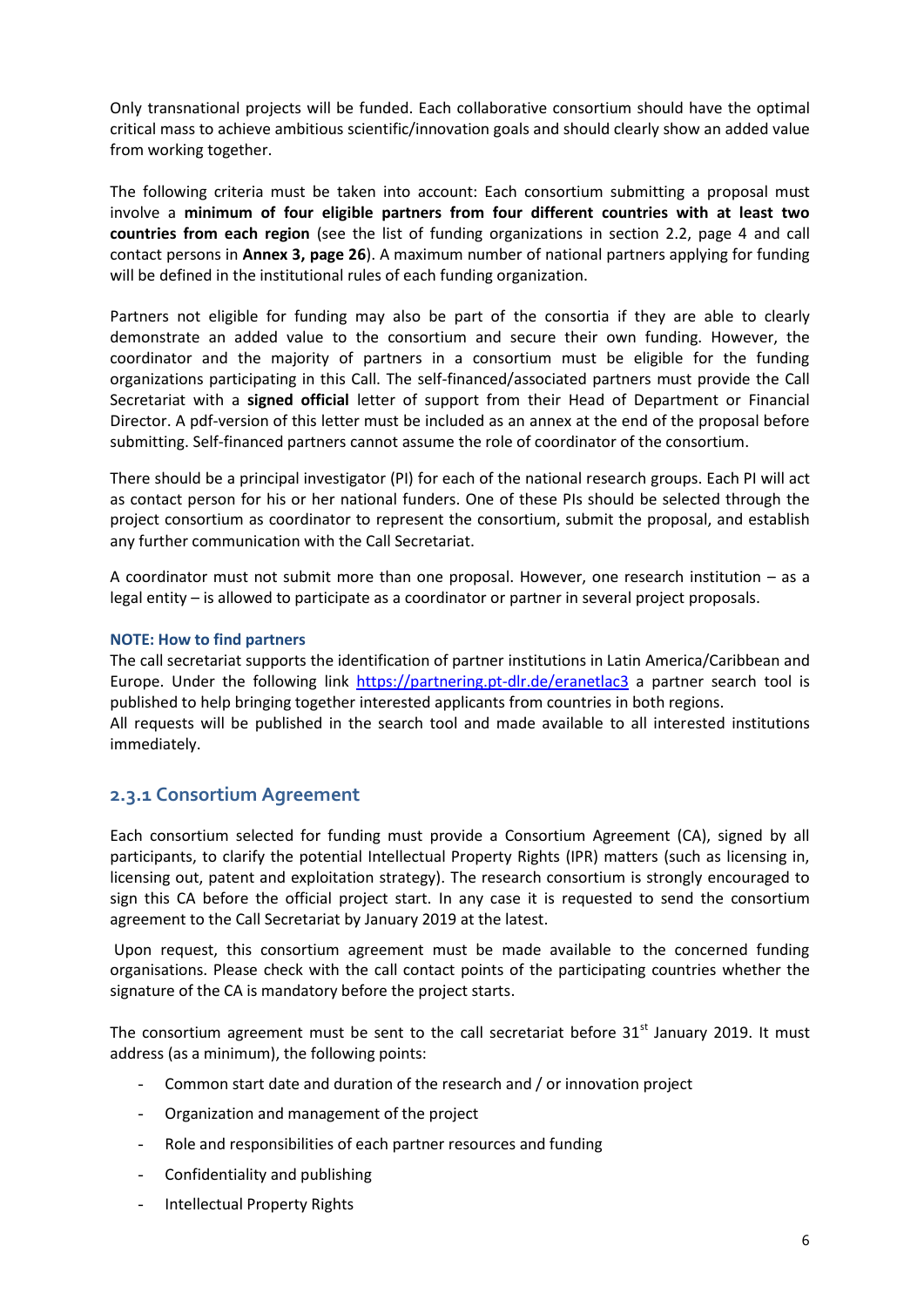- Decision making within the consortium
- Handling of internal disputes
- The liabilities of the research partners towards one another (including the handling of default of contract)

Any issues regarding funding are a bilateral matter between each project partner and the relevant funding organization and should be excluded from the CA. The CA, together with any other information required by national regulations, must be made available upon request to the national funding agencies.

Standard documents that can be used as templates and modified according to the specific needs of the consortium can be found at:<http://www.desca-2020.eu/> . Further instructions will be provided by the Call Secretariat to the coordinators of the projects selected for funding

## <span id="page-6-0"></span>**2.4 Allowable costs and duration of funding**

Since funding will be administered according to the terms and conditions of the responsible funding organizations, the concrete costs that can be financed through the project may vary for individual partners in a given project consortium. It is therefore important to check the national rules of the Funding Parties and to contact the respective national Call Contact Person. Both can be found in A**nnex 3, page 26.**

The duration of a project can be up to **36 months** (check national regulations). Approved projects should start between October 2018 and January 2019.

## <span id="page-6-1"></span>**2.5 Call budget and funding principle**

The present EU-CELAC Joint Call follows the *juste retour* **principle**. It means that the national and regional financial contributions to a virtual common pot will be assigned to project partners of the respective country and region only, in accordance with national and regional regulations.

The overall budget of the ERANet-LAC Joint Call is the sum of the individual budgets allocated by each participating funding institution. If more than one funding institution from a given country participates in the Joint Call, the added amount of all institutions from this country is considered as the country's overall Joint Call contribution.

An overview of the contribution from each funding institution to each of the call topics is given in **Annex 2,** page 25.

Some funding institutions may decide to set an **upper limit for the budget that can be requested per project partner** from their country. The upper funding limits may thus vary from one country to the other**. Applicants should therefore thoroughly check the national and regional regulations stipulated at <https://www.eucelac-platform.eu/joint-actions>** and are strongly recommended to contact their National Call Contact Persons (**Annex 3**, page 26/27) before submitting their proposal.

## <span id="page-6-2"></span>**3. Proposal submission**

**Project proposals must be submitted electronically using the CYTED webtool** which is accessible directly at: **[http://calleranet-lac.cyted.org](http://calleranet-lac.cyted.org/)** and through a link given on the EU-CELAC Platform Website: **<https://www.eucelac-platform.eu/joint-actions>**. The only currency to be applied in the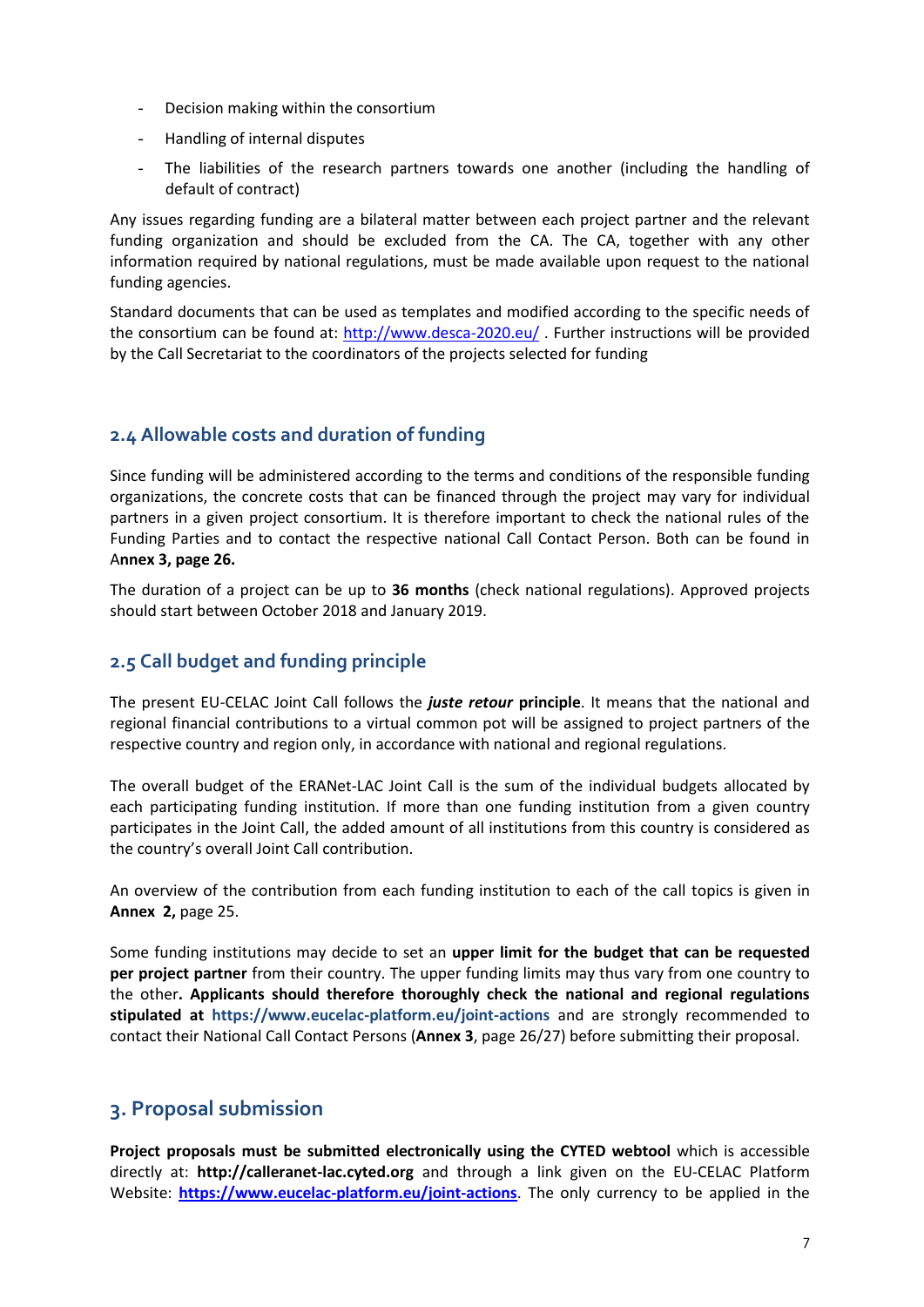proposal is EURO. All proposals must be written in English. The only currency to be applied in the proposal is EURO.

**The coordinator should fill in the webtool on behalf of the whole consortium** and submit the proposal. Thus only one online proposal per project is needed. The coordinator must confirm that the proposal is endorsed by all project partners by clicking the relevant box in the CYTED webtool. A printed version of the proposal should not be sent to the Call Secretariat, but may be required by some national funding agencies (see National regulations).

The Online Submission Form is structured in four different fields or pages, each one including various sections (described below) to be filled in by the applicants. Additionally, there is a fifth page for checking and submitting the proposal.

The applicants may find useful to check the Guidelines for Applicants, available at the following web pages: **<https://www.eucelac-platform.eu/joint-actions>** and **[http://calleranet-lac.cyted.org.](http://calleranet-lac.cyted.org/)**

### **1 st page: PROJECT**

The general information of the project is requested on this page. Sections:

 **Section 'Project data'**: in this section, the coordinator must include all the main data of the project, such as: Project title, overall costs, project acronym, keywords, etc. All the table fields must be filled with the relevant data.

The coordinator must select the **topic**, among the 6 topics included in the Call, for which the consortium wishes to address their proposal to.

If participating in the "Ocean energy and research infrastructures", the coordinator must select the infrastructure/s in which the research will be carried out. More information regarding the participating infrastructures can be found in **Annex 5, page 28.**

 **Section 'Executive summary'**: Brief text summarizing the aim of the proposal, its specific objectives, expected results (research and/or innovation potential, economic benefit, commercialization, etc.). Maximum length: ½ page. Please note that this Executive summary will not be published.

### **2 nd page: PARTNERS**

- **Section 'Partner data'**: The following information must be included by partner:
	- o If the partner is acting as coordinator;
	- o Organization/Institution and its Acronym; Center; Department; Group/Laboratory/Unit;
	- o Group Leader data: First name and Family Name; Title; Position;
	- o Members of the group;
	- o Address; City; Post code; Country; Telephone; e-mail; Web site;
- **Section 'Financial data'**: Each participant must include the following information:
	- o Type of partner (beneficiary or associated/self-financed);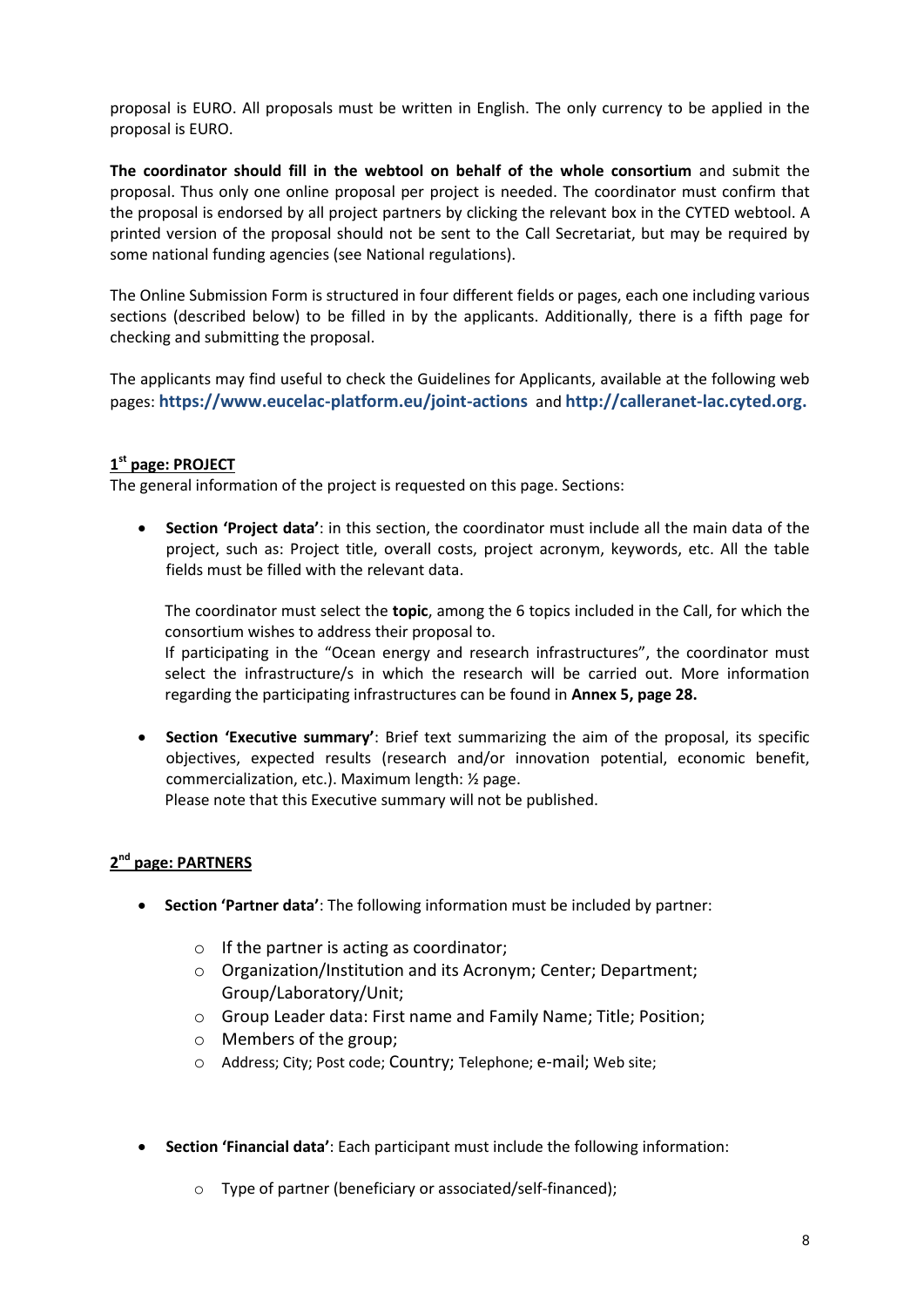- o Type of partner (beneficiary or associated/self-financed)
- o Funding agency:
- o Activity type (Higher education, research, industry, SME, others)
- o Total effort (person months)
- o Total costs (€)
- $\circ$  Total requested funding ( $\epsilon$ )
- **Section 'CV and professional experience'**: Brief CV of the coordinator and the group leader including the five more relevant publications of the last five years. Maximum length: one page per partner.
- **Section 'Project costs'**: Partners must include the data related with:
	- o Personnel costs: average monthly salary (€), person-months, total costs (€), requested funding  $(\epsilon)$ .
	- o Equipment: description, total costs (€), requested funding (€).
	- o Materials: description, total costs (€), requested funding (€).
	- $\circ$  Subcontracting: subcontractor, description, total costs (€), requested funding (€).
	- o Travel and subsistence costs: description, total costs ( $\epsilon$ ), requested funding ( $\epsilon$ ).
	- o Other costs: description, total costs (€), requested funding (€).
	- o Overheads: percentage overheads, total costs (€), requested funding (€).

#### **3 rd page: TECHNICAL DESCRIPTION**

Sections:

- **•** Publishable summary of the project: For publication purposes. Maximum length ¼ page.
- **Scientific and technological challenge**: Applicants are requested to describe the relation and relevance of the project to the topic, and the international competitiveness, novelty and innovation potential of the proposal. Maximum length 1 page.
- **Technical and scientific description of the project**: Applicants are requested to describe the state of the art; technical milestones and expected results; methodologies and technologies proposed to obtain goals; recent research relevant to the project undertaken by the project partners; brief CV of each partner, emphasizing the scientific/technical expertise which is crucial for the success of the project. Maximum length: 4 pages.
- **Work plan**: Applicants are requested to describe the project structure; individual work package description (milestones, deliverables, time schedule) and partners involved; risks assessment (including scientific/technology, management and commercial risks); viability and feasibility of the proposal, emphasizing the relevant expertise of the partners, and the existing and requested resources (equipment, manpower, etc.); monitoring and management of the project. Maximum length: 3 pages.
- **Transnational/EU-CELAC related benefit & added value:** Applicants are requested to describe the relevance of the proposal in terms of transnational cooperation, and importance of complementarity of the expertise of EU and CELAC partners; added value of the transnational cooperation (e.g. future potential to participate in other transnational collaborative activities such as EU Framework Programme, extent of knowledge between partners including exchange of personnel, etc.). Maximum length: ½ page.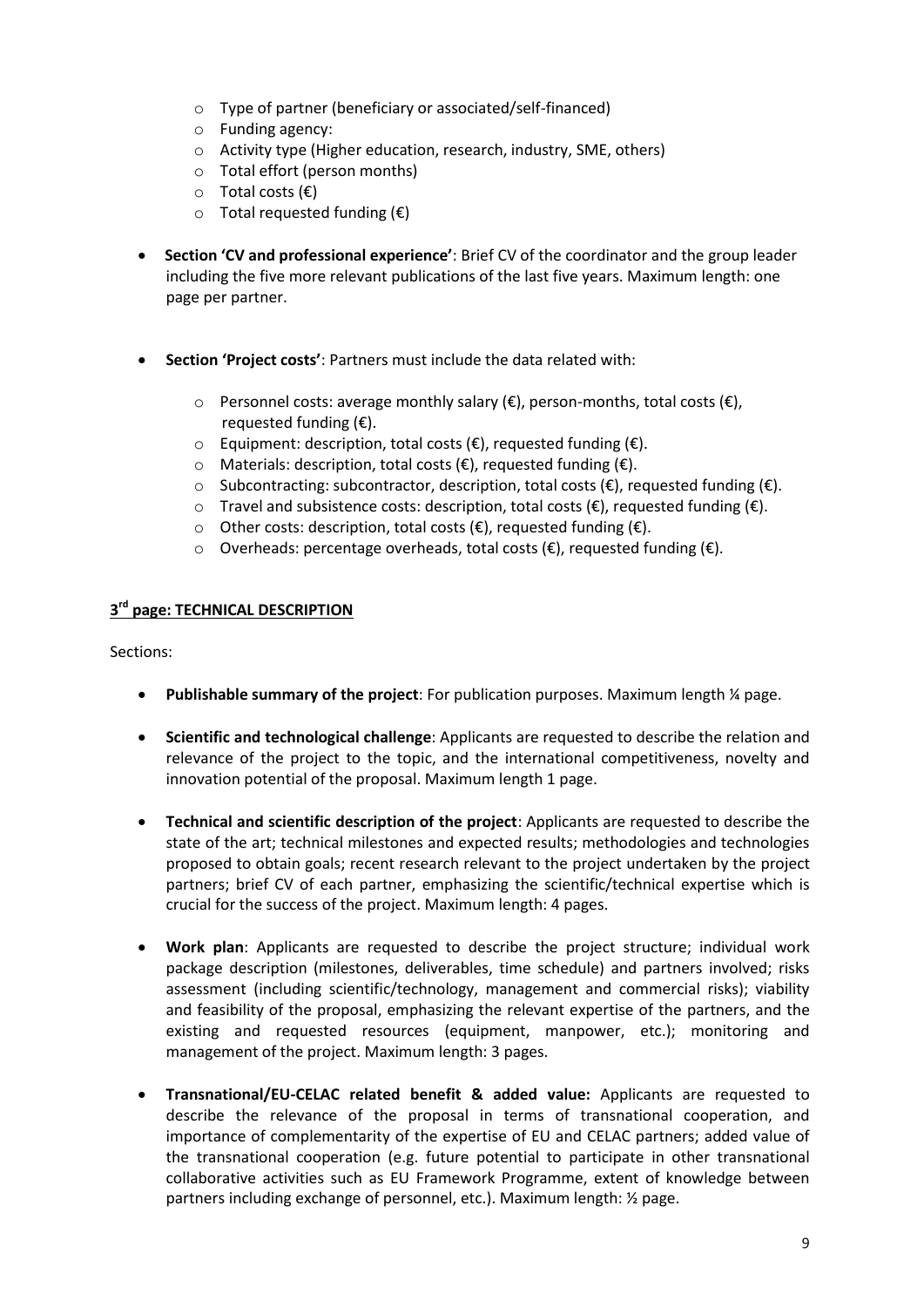**Potential for economic impact and applicability and exploitation of results:** The following aspects will be taken into account: Scientific advantage and potential for economic impact; Feasibility; Involvement of stakeholders; Communication and dissemination of results; Exploitation and transfer of results; management of intellectual property issues and consortium agreements. Maximum length: 3 pages.

- **Main facilities and equipment**: Applicants are requested to describe, if applicable, any significant facility or large-scale equipment that is available to the consortium in order to fulfil the aims of the project. Maximum length: ½ page.
- **Status of the Consortium Agreement**: Applicants are requested to provide a brief outline of the Consortium Agreement, including whether it is at the initial or final draft stage, or in the process of being signed; and an indication as to the expected date of the agreement signature. Maximum length: ½ page.
- **Related proposal submitted to other funding agencies**: Applicants are requested to indicate whether the project (as a whole or parts of it) has been submitted to other funding agencies. If so, please indicate the funding agency, the final outcome, and any potential overlapping (complementarity, synergy) with the present proposal. Maximum length: ½ page.

### **4 th page: ANNEX**

Any additional information relevant for the proposal can be added here (e.g. technical drawings, diagrams, charts, etc.), including the Letter of Commitment of the self-financed / associated partners. Documents in pdf, Word and images (.png; .jpg) are admitted.

### **5 th page: SUBMISSION**

- **Section 'Check'**: before sending the proposal, it is possible to check the format and compliance with the application requirements. This revision is done automatically when the complete proposal is submitted but it can also be done at any time during the preparation of the proposal.
- **Section 'Draft'**: before submitting the proposal it is possible to generate a .pdf draft in order to detect and correct possible mistakes, and to check that all the information required is being provided in the proposal.
- **Section 'Submit'**: this section allows the final submission of the proposal. The data will be saved and the applicant will be able to generate a .pdf file for saving or printing purposes. Once the proposal has been submitted, it is not possible to modify it.

Proposals sent by post, e-mail, fax, telex or facsimile will be rejected. All proposals must be written in English.

Once the proposal is submitted the web-tool sends a confirmation by email:

Subject: [EU-CELAC Joint Call 2017/18] Proposal form submitted: Propsal No. XXX

Body of the message:

*Dear Sir/Madam, Your application form has been submitted successfully, with reference to: Proposal No. XXXX*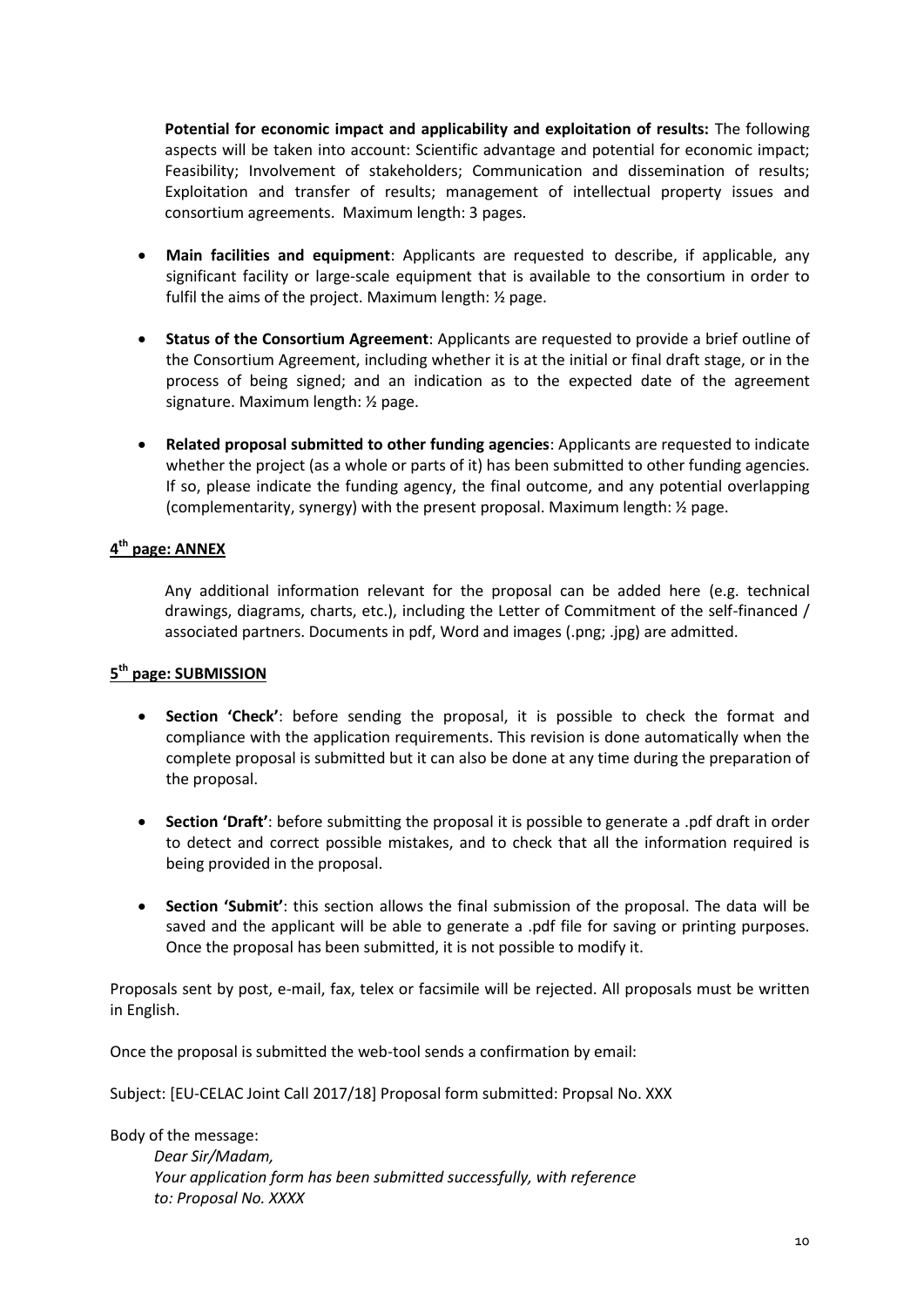*Please find attached the proposal form submitted. ERANET-LAC Joint Call Office*

Recipients: To: email address of the applicant.

Attachments: pdf of the application form

### **The web-tool will be open for proposal submission from 20th November 2017 15.00 hrs CET to 8 th March 2018 (deadline 15.00 hrs Central-European Time)**.

More information on how to submit a proposal with the OnlineTtool can be found in the Guidelines for Applicants.

Some funding organizations may ask the applicant to submit a parallel proposal to the funding organization in line with the national/regional requirements. This can be done once the joint proposal has been submitted to the Call Secretariat or after the joint proposal has been evaluated. These additional proposals submitted to the national/regional funding organizations may be evaluated or may not be evaluated by the funding organization, according to the rules and regulations of the funding organization. For further details about each funding organization's requirements with regard to proposal submission, please see **[https://www.eucelac](https://www.eucelac-platform.eu/joint-actions)[platform.eu/joint-actions.](https://www.eucelac-platform.eu/joint-actions)**

## <span id="page-10-0"></span>**4. Proposal evaluation and funding decision**

## <span id="page-10-1"></span>**4.1 Evaluation and Selection Procedure**

### <span id="page-10-2"></span>**4.1.1 Evaluation Procedure**

The evaluation process involves four steps:

- 1) Eligibility check: Will be realized by the Call Secretariat, in cooperation with the national partner representatives. In addition, the Scientific Evaluation Committee (SEC) will check the eligibility considering the matching of the proposals in the scope of the topic.
- 2) External written peer review: Will be done remotely by at least three experts covering the specific fields of the research topic(s) addressed in the EU-CELAC Joint Call. Each evaluator fills in an individual evaluation form whereby s/he assigns a score to each evaluation item. The evaluator also assesses the alignment of the Proposal with the objectives and scope of the call.
- 3) Ranking of proposals according to the external evaluation results, selection of the best proposals and funding recommendations: Will be done by the Scientific Evaluation Committees (SECs) in a consensus meeting, organized by the Call Secretariat. Each SEC should have at least three experts.
- 4) Selection of the proposals recommended for funding: Will be done by the Group of Funding Parties Final funding decision, taking into account the evaluations and the budget allocated, and all applicable national regulations.

The Scientific Evaluation Committees will formulate a short consensus report for each proposal (strengths and weaknesses) that will be forwarded upon request to the coordinators of the proposals after the evaluation and decision taking by the Group of Funding Parties has been completed.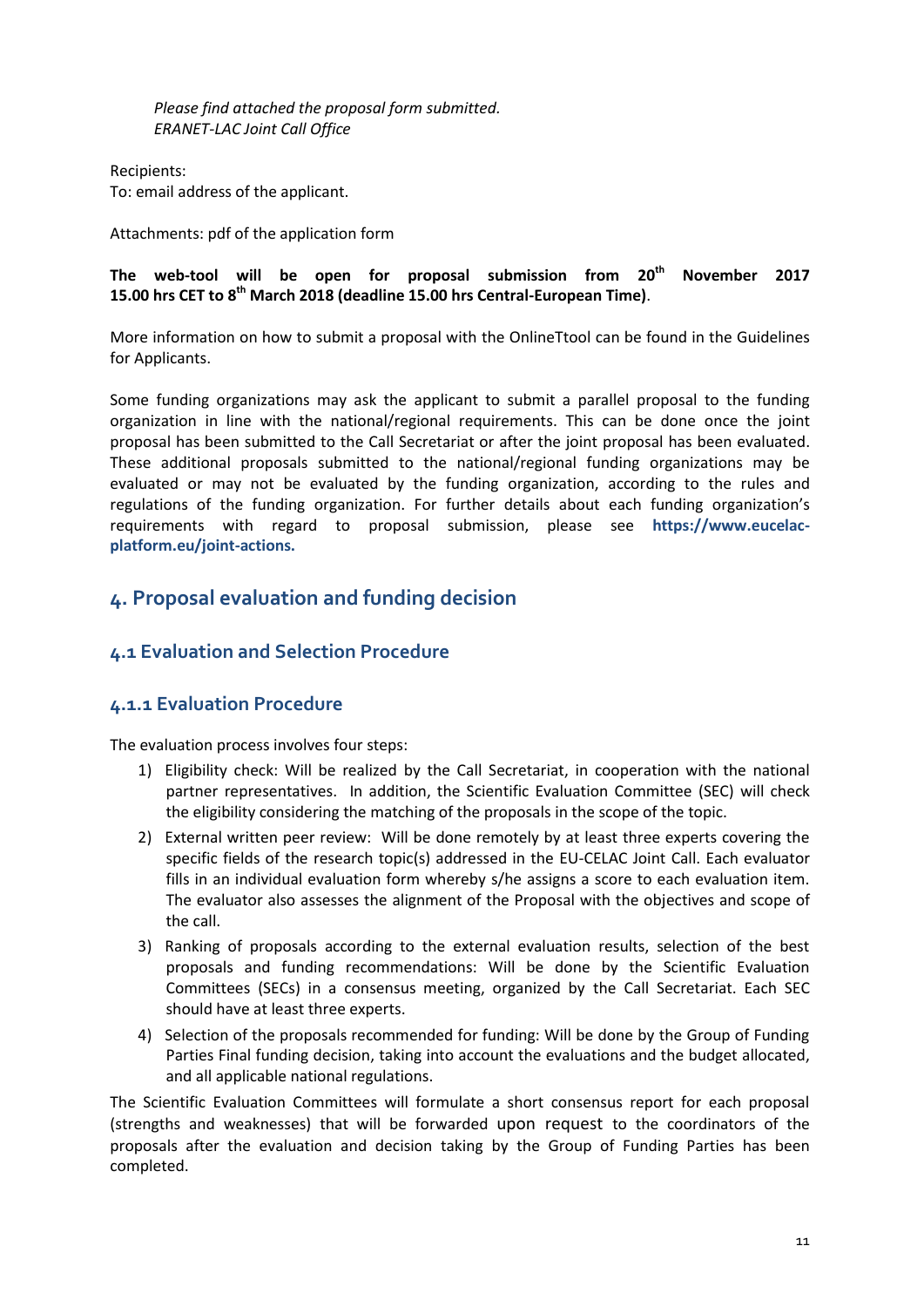## <span id="page-11-0"></span>**4.1.2 Eligibility Check / Eligible beneficiaries**

**Applicants are strongly advised to contact their National Call Contact Persons in due time before submission to check their national eligibility.** The list of CCPs is provided in **Annex 3** (page 26) and also in the national funding regulations of each funding agency (**[https://www.eucelac](https://www.eucelac-platform.eu/joint-actions)[platform.eu/joint-actions\)](https://www.eucelac-platform.eu/joint-actions)**.

A proposal must:

- Conform to the scope and the thematic focus of the call as described in **Annex 1** (page 17 ff);
- meet the consortium composition requirements as specified on page 6, section 2.3;
- comply with the maximum allowed duration (see page 7, section 2.4);
- comply with the funding principle as specified (see page 7, 2.5 and National Funding Regulations listed at **[https://www.eucelac-platform.eu/joint-actions.](https://www.eucelac-platform.eu/joint-actions)**
- comply with the terms of the submission procedure as specified in paragraph 3, page 8 ff, proposal submission);
- be complete according to the rules and in line with the required proposal structure described in the Guidelines for Applicants;
- be submitted in English;
- be submitted electronically using the online tool at **[http://calleranet-lac.cyted.org](http://calleranet-lac.cyted.org/) (**see section 3, from page 8);
- meet the submission deadline (see pages 1 and 16).

Please note: The Energy topic has additional eligibility criteria as described in Annex 1, page 19/20. **For the energy topic specific contact persons for research infrastructures are available**, see **Annex 3,** page 26). **Please check details with the contact person of the infrastructure concerned**.

Following submission, proposals will be subjected to an eligibility check.

- First, the Call Secretariat will check the eligibility of the proposals against the criteria agreed by the Group of Funding Parties.
- It will then inform the Group of Funding Parties about the results, providing the rationale for non-eligibility of individual proposals (if relevant) and ask the members of the GFP to check and confirm the eligibility of applicants from their country, according to their national regulations (see **<https://partnering.pt-dlr.de/eranetlac3>**) for National Regulations).
- The Scientific Evaluation Committees (approved by the GFP and constituted by experts) will check the eligibility considering the matching of the proposals in the scope of the topic.
- Finally, each Funding Party will approve the list of eligible proposals from its national applicants to the Call Secretariat. And the Call Secretariat will inform the Group of Funding Parties (GFP) about the results providing the rationale for non-eligibility of individual proposals (if relevant).

**Only proposals meeting all the above-mentioned eligibility criteria will be processed by the Call Secretariat. Non-eligible proposals will be rejected. The applicants will be informed by the Call Secretariat.**

Decisions about eligibility of proposals by the GFP are final.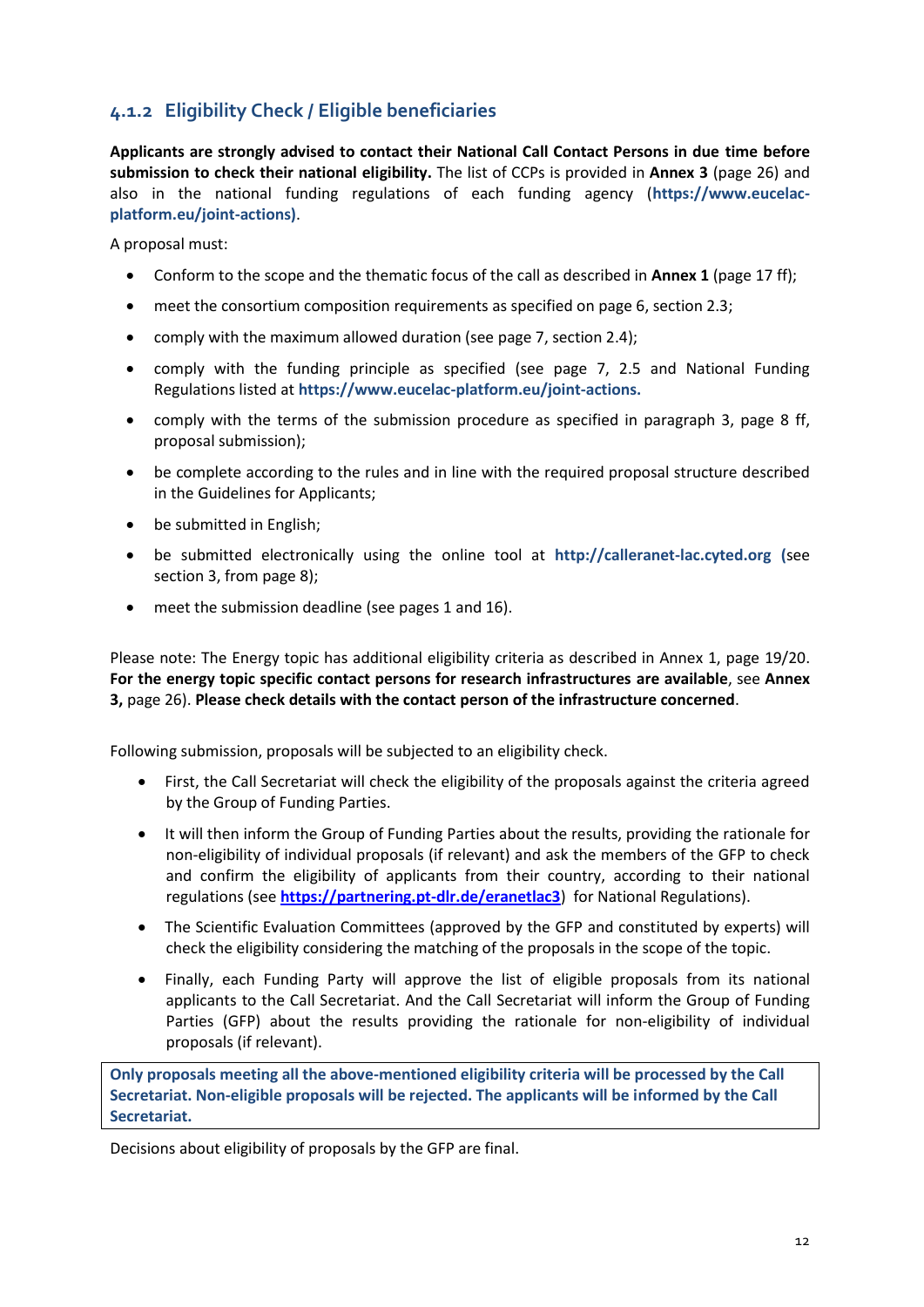## <span id="page-12-0"></span>**4.1.3 Evaluation criteria**

The evaluation procedure will be done according to the criteria defined in the following:

#### 1. Excellence

*Note: The following aspects will be taken into account, to the extent that the proposed work corresponds to the topic description:* 

- Clarity and pertinence of the objectives;
- Credibility of the proposed approach;
- Soundness of the concept, including trans-disciplinary considerations, where relevant;
- Extent that proposed work is ambitious, has innovation potential, and is beyond the state of the art (e.g. ground-breaking objectives, novel concepts and approaches).

For energy topic only: Appropriateness of the proposal to the research infrastructure capability (evaluators will benefit from the advice and support of experts from the selected research infrastructure)

### 2. Impact

*Note: The following aspects will be taken into account, to the extent to which the outputs of the project should contribute at the European and/or CELAC International level:* 

- The expected impacts listed in the topic description under the relevant topic;
- Enhancing research and innovation capacity and integration of new knowledge;
- Any other environmental and socially important impacts;
- Effectiveness of the proposed measures to exploit and disseminate the project results (including management of IPR), to communicate the project, and to manage research data where relevant.
- In case of industry and SME participation: Strengthening the competitiveness and growth of companies by developing innovations meeting the needs of global markets, and where relevant, by delivering such innovations to the markets
- Added value for the EU-CELAC cooperation in R&D&I
- Mobility, networking and training of human resources in both regions.

3. Quality and efficiency of the implementation

*Note: The following aspects will be taken into account:* 

- Coherence and effectiveness of the work plan, including appropriateness of the allocation of tasks and resources;
- Complementarity of the participants within the consortium (when relevant);
- Appropriateness of the management structures and procedures, including risk and innovation management.
- For energy topic only: Appropriateness of the proposal to the research infrastructure

4. Potential for economic impact and applicability and exploitation of results *Note: The following aspects will be taken into account:* 

- Scientific advantage and potential for economic impact
- Feasibility
- Involvement of stakeholders
- Communication and dissemination of results
- Exploitation and transfer of results
- Management of intellectual property issues and consortium agreements;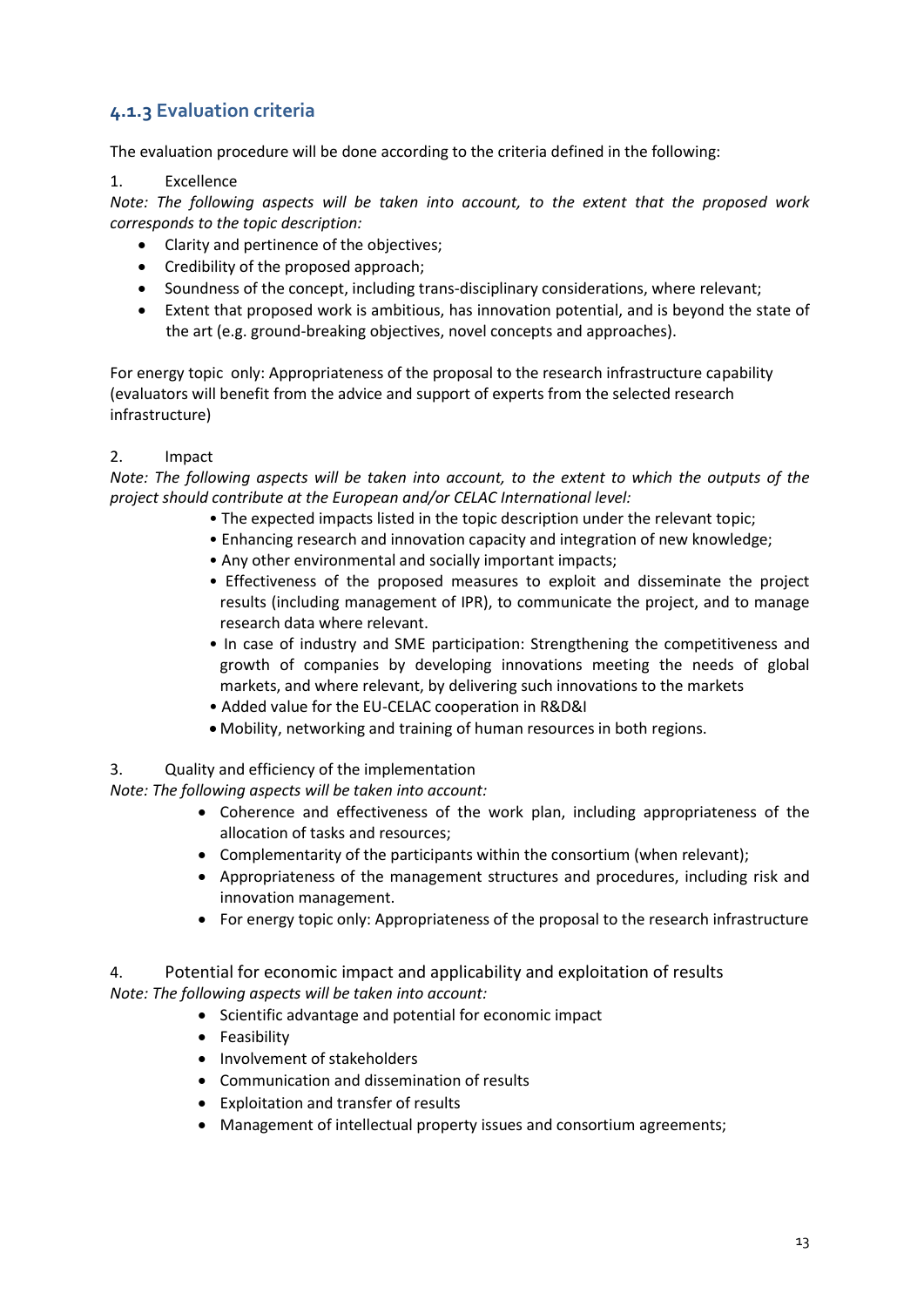## <span id="page-13-0"></span>**4.1.4 Rating Scores**

Each of the mentioned evaluation criteria will be measured through categories and on the below 5 - 0 scale.

| <b>EXCELLENT = 5 points</b>                                                                                    |
|----------------------------------------------------------------------------------------------------------------|
| The proposal successfully addresses all relevant aspects of the criterion. Any shortcomings are<br>minor.      |
|                                                                                                                |
| <b>VERY GOOD = 4 points</b>                                                                                    |
| The proposal addresses the criterion very well, but a small number of shortcomings are present.                |
| $GOOD = 3 points$                                                                                              |
| The proposal addresses the criterion well, but a number of shortcomings are present.                           |
| $FAIR = 2 points$                                                                                              |
| The proposal broadly addresses the criterion, but there are significant weaknesses.                            |
| $POOR = 1 point$                                                                                               |
| The criterion is inadequately addressed, or there are serious inherent weaknesses.                             |
| 0 points                                                                                                       |
| The proposal fails to address the criterion or cannot be assessed due to missing or incomplete<br>information. |
| No additional criteria will be used for evaluation and selection of the proposals.                             |
|                                                                                                                |

<span id="page-13-1"></span>

## **4.2 Priority Ranking through of the Scientific Evaluation Committees**

The Scientific Evaluation Committees (SECs) approved by the GFP and constituted by experts or scientific experts, will rank the proposals based on the online evaluations and internal discussions and **recommend to the GFP a list of proposals to be funded.** 

## <span id="page-13-2"></span>**4.3 Funding Organizations' Meeting**

The GFP will take the **final decision on the proposals** to be recommended for funding on a consensus basis, based on the recommendations of the Scientific Evaluation Committees. It will discuss and approve the recommended projects according to the ranking list and available budget. The formal funding decisions are made by the national funding organizations. The funding will be administered according to the terms and conditions of the participating national and regional funding institutions, taking into account the applicable regulations and available funding.

All applicants will be informed about the outcomes of the evaluation within one month after the funding decision.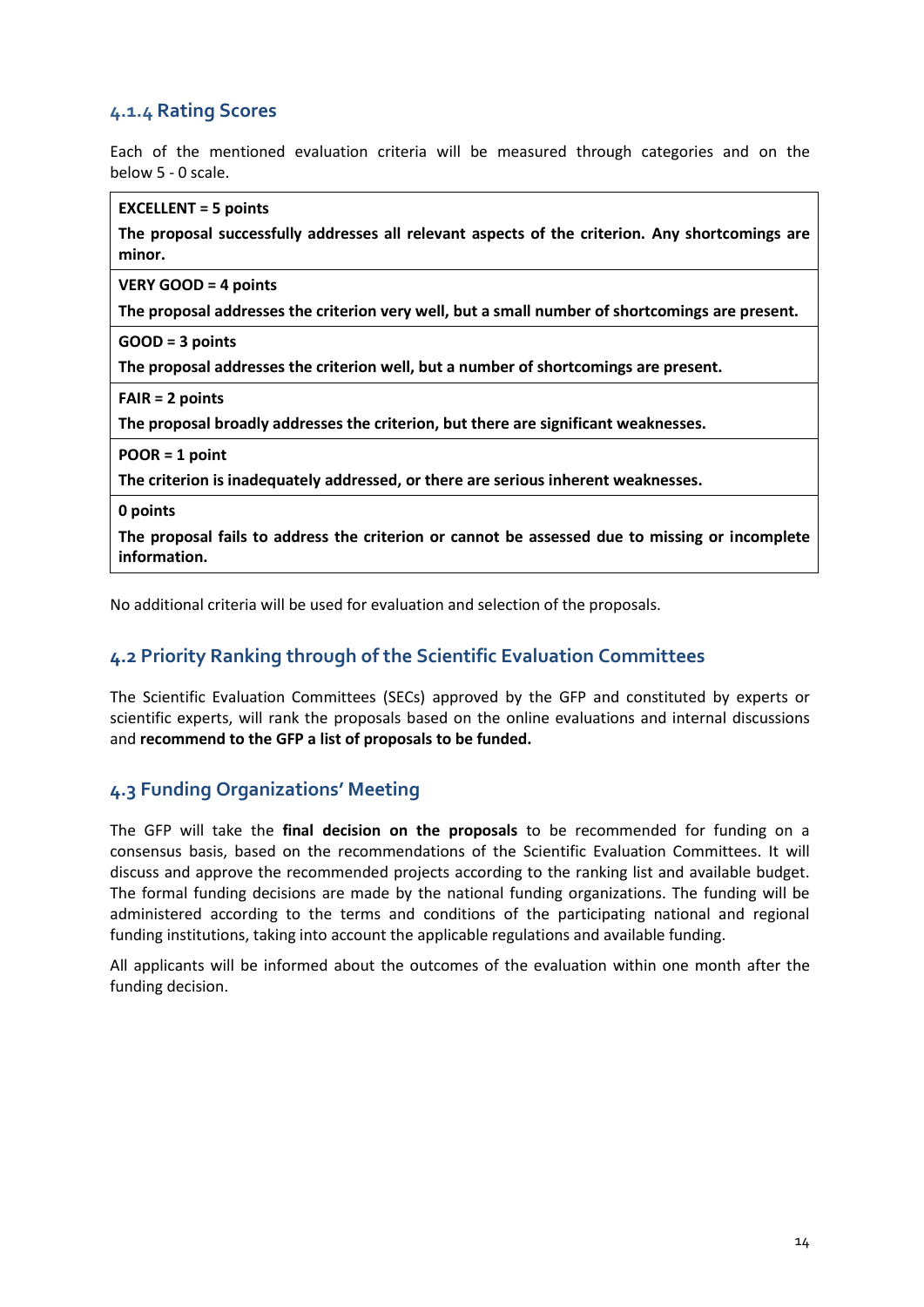## <span id="page-14-0"></span>**5. Funding contract**

Following the funding decision, all applicants will be informed by the Call Secretariat about the results of the evaluation process and the next steps to be taken. From then, the national phase will start in each participating country or region. The project partners of each proposal to be funded will conclude an individual funding contract with their respective national/regional funding institution. This may mean that partners of a successful proposal will have to submit an additional application to their national/ regional funding institution to receive their funding.

Before the start of the funding, the Call Secretariat will send a fact sheet with ERANet-LAC regulations that will apply to all projects participating in the ERANet-LAC Joint Call to all partners of a successful project.

## <span id="page-14-1"></span>**6. Project implementation and reporting**

Each consortium funded in the frame of the present EU-CELAC Joint Call must sign a **Consortium Agreement** listing the rights and responsibilities of each project partner (see page 6f, section 2.3.1). Depending on the nature of the funded project, special regulations should be included in the Consortium Agreement regarding **Intellectual Property Rights**. Scientific and technological results and any other information derived from the project can be announced, published or commercially exploited with the agreement of the partners of the funded projects and according to the national/regional regulations as well as international agreements concerning intellectual property rights.

The following regulations will apply to all projects that are funded in the frame of the present EU-CELAC Joint Call:

- In any publication of results, mention must be made of the support received in the frame of the ERANet-LAC ("This work was supported by the ERANET-LAC project which has received funding from the European Union Seventh Framework Programme"). The ERANet-LAC logo and the internet address **<https://www.eucelac-platform.eu/>** should also be shown on the publication.
- Funding recipients must ensure that all outcomes (publications, etc.) of funded projects include a proper acknowledgement of ERANet-LAC and the respective national/regional funding partner organizations.

The coordinators of the funded projects will be requested to send the consortium agreement to the EU-CELAC Call Secretariat, latest 31<sup>st</sup> January 2019.

#### **Individual reporting to the national/regional funding institutions might be necessary depending on national/regional regulations.**

The progress and final results of each individual contract/letter of grant will be monitored by the respective national/regional funding organizations.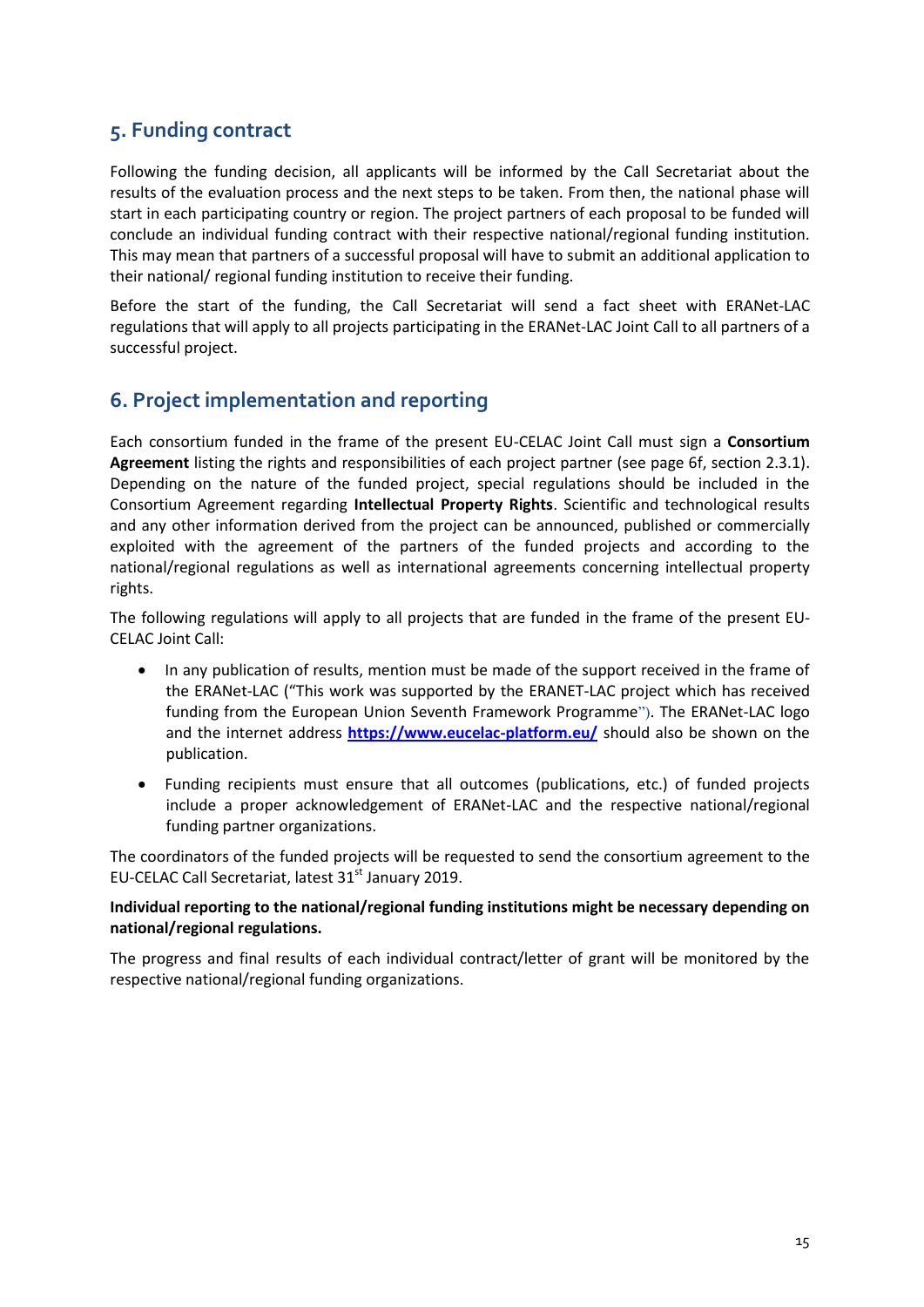# <span id="page-15-0"></span>**7. Time schedule for the 3 rd ERANet-LAC Joint Call**

| Publication of the Call for Proposals                                                                   | Monday, 20 <sup>th</sup> November 2017                                               |
|---------------------------------------------------------------------------------------------------------|--------------------------------------------------------------------------------------|
| Deadline for proposal submission                                                                        | Thursday, 8 <sup>th</sup> March 2018 (15.00 CET)                                     |
| Eligibility check: International and<br>national as well as technical feasibility<br>check of proposals | Starting with the submission of the proposals, ending<br>31 <sup>st</sup> March 2018 |
| <b>External evaluations</b>                                                                             | Starting end of March until 25 <sup>th</sup> May 2018                                |
| Scientific Evaluation Committees'<br>meeting (ranking of proposals)                                     | Starting end of May until 30 <sup>th</sup> June 2018                                 |
| Meeting of funding parties to decide<br>which proposals will be funded                                  | Beginning of September 2018                                                          |
| Information of applicants about the<br>results of the evaluation                                        | End of September 2018                                                                |
| Preparation of national/ regional<br>funding contracts/funding decisions                                | September until November 2018                                                        |
| Start of projects                                                                                       | November 2018 - January 2019                                                         |
| Provision of Consortium Agreement to<br>the Call Secretariat                                            | Before 31 <sup>st</sup> January 2019                                                 |
| Maximum duration of projects                                                                            | 36 months                                                                            |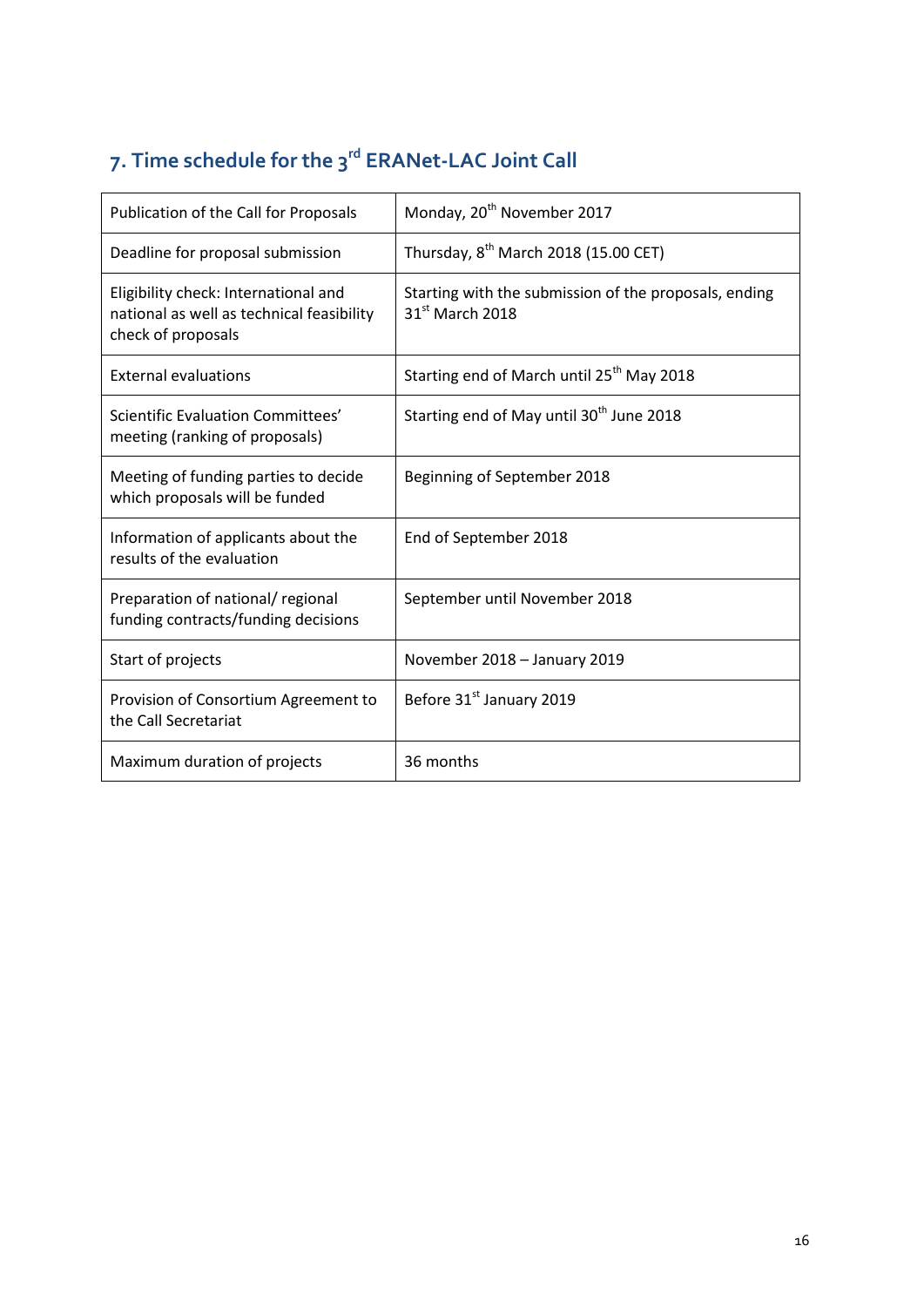# <span id="page-16-0"></span>**Annex 1: Topics for the EU-CELAC Joint Call in the thematic fields of Biodiversity / Climate Change, Bioeconomy, Energy, Health and ICT**

# **BIODIVERSITY / CLIMATE CHANGE**

## **Observatories network on biodiversity and climate change: Coordinating data acquisition and fostering data access and transfer**

| <b>Specific challenge:</b>      | One of the major challenges for the bi-regional cooperation on biodiversity and      |
|---------------------------------|--------------------------------------------------------------------------------------|
|                                 | climate change is the strengthening of networks of environmental observatories       |
| Why is this area relevant       | so that multi-scale environmental changes can be soundly assessed and                |
| and which societal              | interpreted. To achieve this goal, there is a strong need for the homogenization     |
| challenges does it address?     | of survey designs, data collection and statistical analyses at both regional and     |
|                                 | local levels. Studies coupling long-term monitoring and shorter-term studies and     |
|                                 | experiments should be encouraged. Moreover, promoting small research                 |
|                                 | projects on database analysis, involving research teams and infrastructures or       |
|                                 | synthesis centers from both regions, is a key component in strengthening the bi-     |
|                                 | regional cooperation. This will contribute to facilitating data integration on       |
|                                 | biodiversity and climate change, in line with the recommendations arising from       |
|                                 | international networks and initiatives already operating in this field (IPBES, IPCC, |
|                                 | GBIF, GEO BON).                                                                      |
| Scope:                          | The strengthening of environmental data monitoring and further management            |
|                                 | calls for improving interdisciplinary cooperation, which will serve both regions     |
| Added value gained from         | by structuring solid research networks. Research in Earth, life and social sciences  |
| <b>EU-CELAC cooperation for</b> | must be integrated for improved modeling development across scales (from             |
| both regions                    | local to global) and disciplines (from climate physics to anthropology). The         |
|                                 | development of scientific scenarios should be addressed with and                     |
|                                 | interdisciplinary approach (interdisciplinary climate-related ecosystems and         |
|                                 | biodiversity vulnerability assessment). Monitoring and understanding of              |
|                                 | extreme events can be better assumed by combining geo-bio-physical analyses,         |
|                                 | such as studies on land-ocean-atmosphere interactions. Data management plan          |
|                                 | and data life cycle analysis (managing the data and making the data available to     |
|                                 | guarantee database life and availability) should be considered. The use of           |
|                                 | existing platforms of information and data would allow avoiding overlaps and         |
|                                 | duplication of efforts. Joint projects are encouraged to include short training      |
|                                 | events (summer schools, specialized training courses) on building databases,         |
|                                 | bioinformatics or data management plans.                                             |
| <b>Expected impact for both</b> | Implementation of observatories networks will avoid duplicated efforts, raise        |
| regions:                        | complementary knowledge and strengthen understanding of ongoing changes              |
|                                 | and their impacts. Lessons learned from different disciplines and environments       |
|                                 | would be exploited, thus enabling transfer of knowledge between different            |
|                                 | countries and different ecosystems. Furthermore this will improve the                |
|                                 | connectivity between ecosystems, policies and research fields.                       |
|                                 |                                                                                      |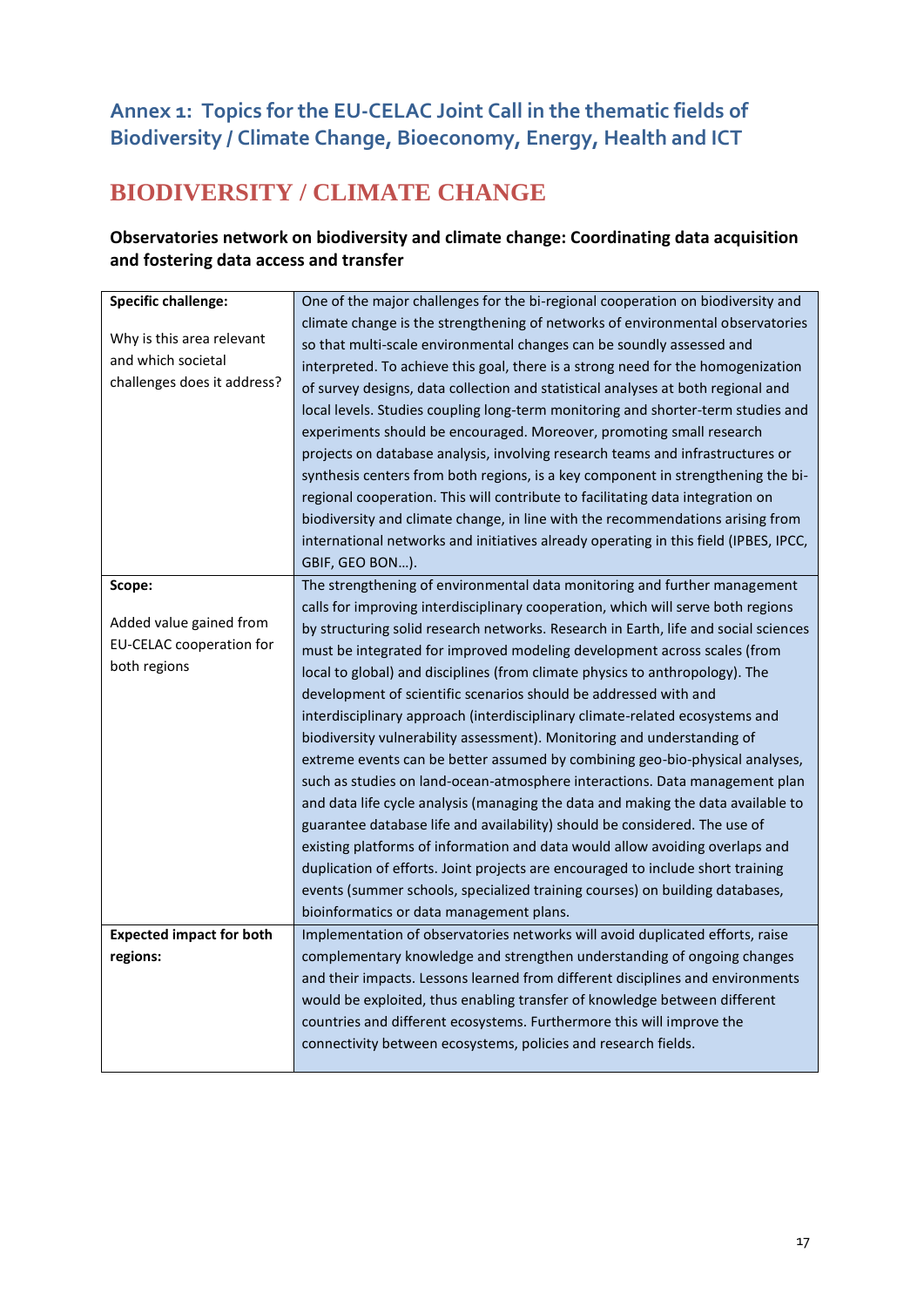# **BIO-ECONOMY**

# **Biorefinery: Intermediate and/or high added value bioproducts**

| <b>Specific challenge:</b>      | The development of self-sustainable plants with minimum production of             |
|---------------------------------|-----------------------------------------------------------------------------------|
|                                 | residues and fossil energy consumption is an important economic and               |
| Why is this topic relevant      | environmental challenge. The development of modular units for fractionating       |
| and which societal              | and valorising similar multi-feedstock residues (agricultural and agro-industrial |
| challenges does it address?     | residues, and any organic disposable with good valorisation potential) will       |
|                                 | contribute to the debottlenecking of biorefineries development.                   |
|                                 |                                                                                   |
|                                 | Lignocellulosic biomass feedstock consists mainly of C6 and C5 sugars (cellulose, |
|                                 | hemi-cellulose) and lignin. This renewable feedstock can be used for the          |
|                                 | production of sugar-based or phenolic-based bulk chemicals. Due to the high       |
|                                 |                                                                                   |
|                                 | stability of lignocellulosic material, economically feasible production of bio-   |
|                                 | based chemicals is still a major challenge.                                       |
|                                 |                                                                                   |
| Scope:                          | Proposals should aim at assessing agro-industrial waste, characterizing and       |
|                                 | evaluating the potential uses of bio-based residues. The call will focus on       |
| Added value gained from         | process intensification and development of new technologies that contribute to    |
| <b>EU-CELAC cooperation for</b> | the establishment of self-sustainable biomass processing sites. The development   |
| both regions                    | of flexible (also multi-feedstock) technologies to be integrated to current       |
|                                 | processing sites is expected.                                                     |
|                                 |                                                                                   |
|                                 | Proposals should aim at the conversion of C5 and C6 sugars. The evaluation of     |
|                                 | lignin chemistry and conversion, as well as the use of lignocellulosic sources to |
|                                 | produce chemical building-blocks for the chemical industry, are also important.   |
|                                 | Proposals should include environmental, economic and social sustainability        |
|                                 | assessment along the whole value chain (support activity).                        |
|                                 |                                                                                   |
|                                 |                                                                                   |
| <b>Expected impact for both</b> | Valorisation of agricultural and agro-industrial residues                         |
| regions:                        |                                                                                   |
|                                 | Energy intensification through efficient integration in a single site             |
|                                 |                                                                                   |
|                                 | Environmental benefits at current biomass processing sites                        |
|                                 | Assessment of losses in the feed and industrial chain, to help                    |
|                                 |                                                                                   |
|                                 | establishing regulatory frameworks,                                               |
|                                 | Development of new biotechnology-based businesses<br>-                            |
|                                 |                                                                                   |
|                                 | Reduced pressure on edible renewable biomass for energy and<br>÷,                 |
|                                 | chemicals production                                                              |
|                                 |                                                                                   |
|                                 | Reduced dependency on petrochemical products, such as furfural or                 |
|                                 | phenol resin.                                                                     |
|                                 |                                                                                   |
|                                 | New synthesis routes of renewable chemicals                                       |
|                                 |                                                                                   |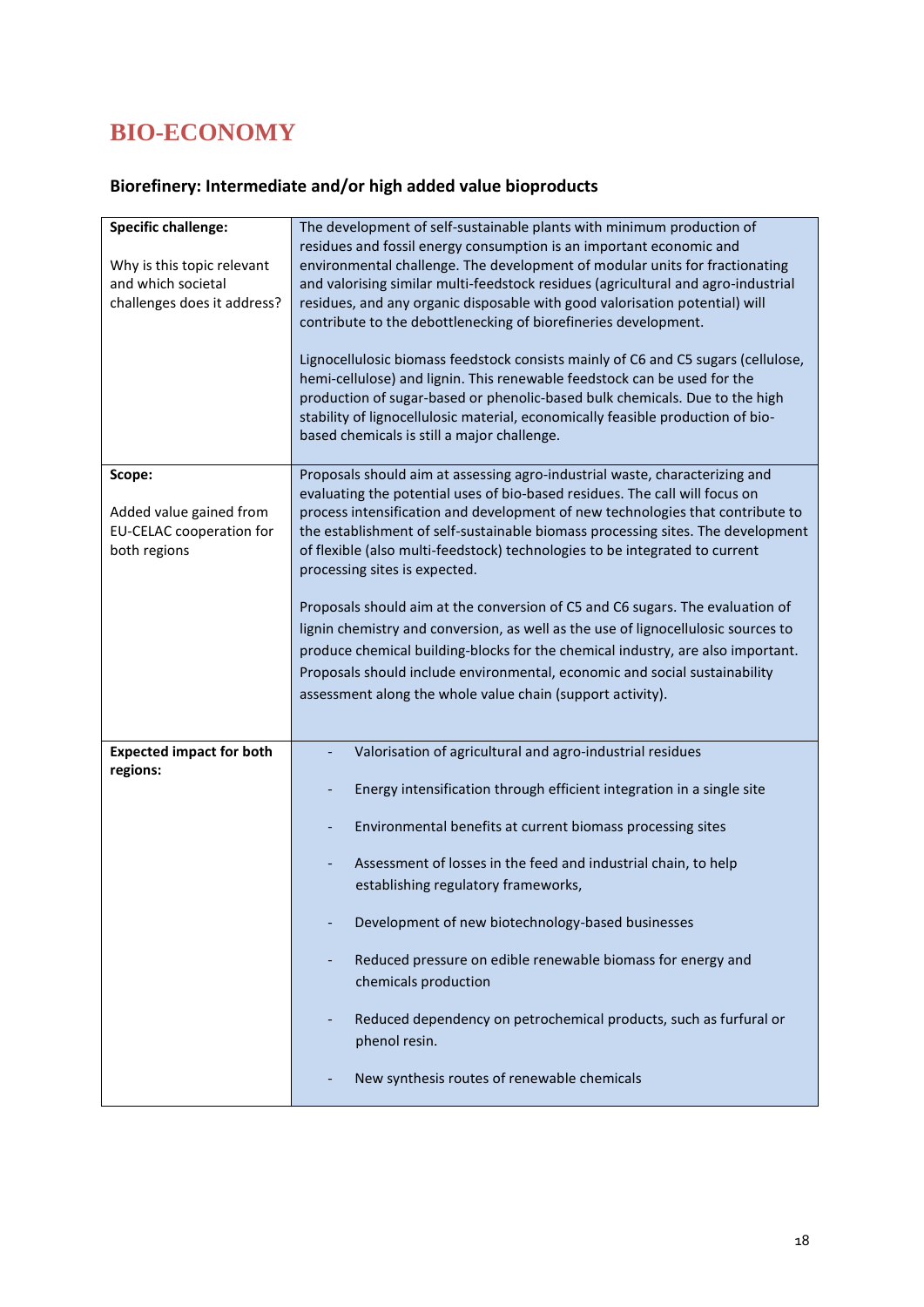# **ENERGY**

## **Ocean energy: Development of Technologies for the Ecological Energy Valorization of Marine Resources within Existing Large Research Infrastructures.**

| <b>Specific challenge:</b><br>Why is this topic relevant<br>and which societal<br>challenges does it address? | The fight against global warming should include the development of<br>technologies that could provide abundant and CO2 -free energy. In particular,<br>marine energy technologies, using available resources over 2/3 of the Earth's<br>surface, are in a starting/medium stage of development. The technological<br>options for marine energy resources exploitation are based on the utilization of<br>the kinetic energy of sea wave and currents, the potential of tides, and the<br>thermal and salty gradients in the ocean surface. The development of those<br>technologies require specific infrastructures to test devices in real operation<br>conditions, either in the sea for more advances concepts, or into specially<br>designed pools able to simulate sea conditions (waves, wind, etc). This topic will<br>contribute to the development of marine energy technologies in the framework<br>of a transnational cooperation enabling the utilization of common available<br>infrastructures. |
|---------------------------------------------------------------------------------------------------------------|----------------------------------------------------------------------------------------------------------------------------------------------------------------------------------------------------------------------------------------------------------------------------------------------------------------------------------------------------------------------------------------------------------------------------------------------------------------------------------------------------------------------------------------------------------------------------------------------------------------------------------------------------------------------------------------------------------------------------------------------------------------------------------------------------------------------------------------------------------------------------------------------------------------------------------------------------------------------------------------------------------------|
| Scope:<br>Added value gained from<br>EU-CELAC cooperation for<br>both regions                                 | The efforts towards the development of wave, tidal and current, ocean thermal<br>and salt gradients energy production devices will be focused on the following<br>aspects or subtopics:<br>· Validation of computational models in laboratory and field facilities<br>(including its application to production evaluation).<br>• Material development and/or evaluation for equipment operating in an<br>aggressive saline environment.<br>• Development<br>of<br>standard<br>environmental<br>impact<br>evaluation<br>methodologies.<br>· Offshore and coastal multipurpose devices and multipurpose use. (co-<br>location, cogeneration).<br>• R&D focus on testing of systems, subsystems and components of marine<br>renewable energy prototypes.<br>Data collection/evaluation of resources                                                                                                                                                                                                               |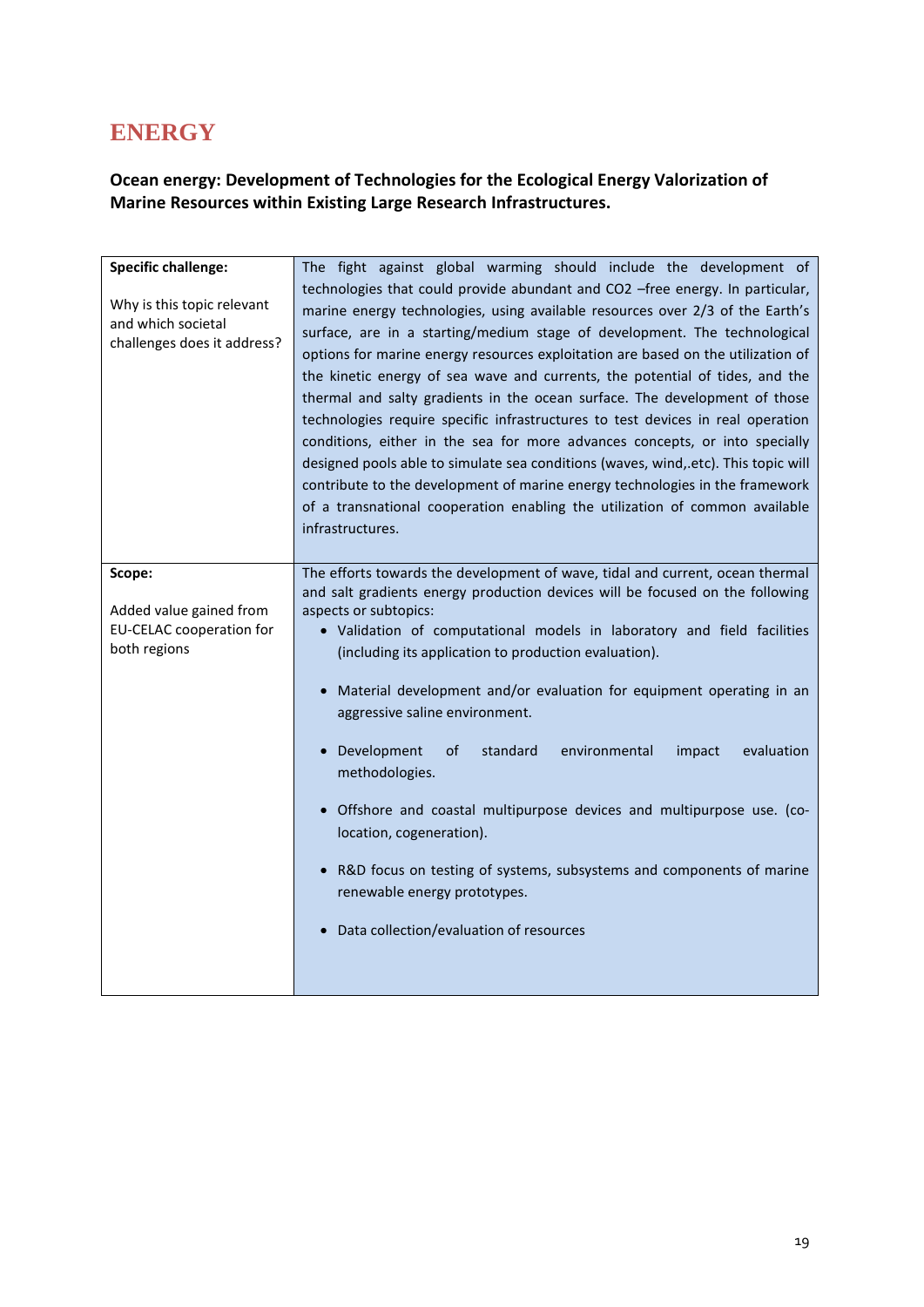| <b>Expected impact for both</b><br>regions:                          | For both regions this offers generation of knowledge highly valuable for both<br>regions in scientific, environmental and technology development;<br>monitoring and determination of specific sites with the potential for the<br>implementation of strategies focused on the harnessing of ocean energy.<br>Expected impacts are:<br>Reduction of costs for the development of prototypes<br>Identification and/or development of suitable materials for marine<br>energy devices.<br>Harmonization of environmental analysis methods between both<br>regions.<br>Technology exchange between both regions.<br>Open new markets for developers and common marine device<br>standardization |
|----------------------------------------------------------------------|---------------------------------------------------------------------------------------------------------------------------------------------------------------------------------------------------------------------------------------------------------------------------------------------------------------------------------------------------------------------------------------------------------------------------------------------------------------------------------------------------------------------------------------------------------------------------------------------------------------------------------------------------------------------------------------------|
| <b>Special eligibility</b><br>conditions applicable to<br>this topic | Research and innovation project proposals must include in all cases the use of at<br>least one of the large research infrastructures participating in the call. See<br>Annex 7 for a description of the infrastructures.                                                                                                                                                                                                                                                                                                                                                                                                                                                                    |
| <b>Additional information</b>                                        | Link to additional information for the topic                                                                                                                                                                                                                                                                                                                                                                                                                                                                                                                                                                                                                                                |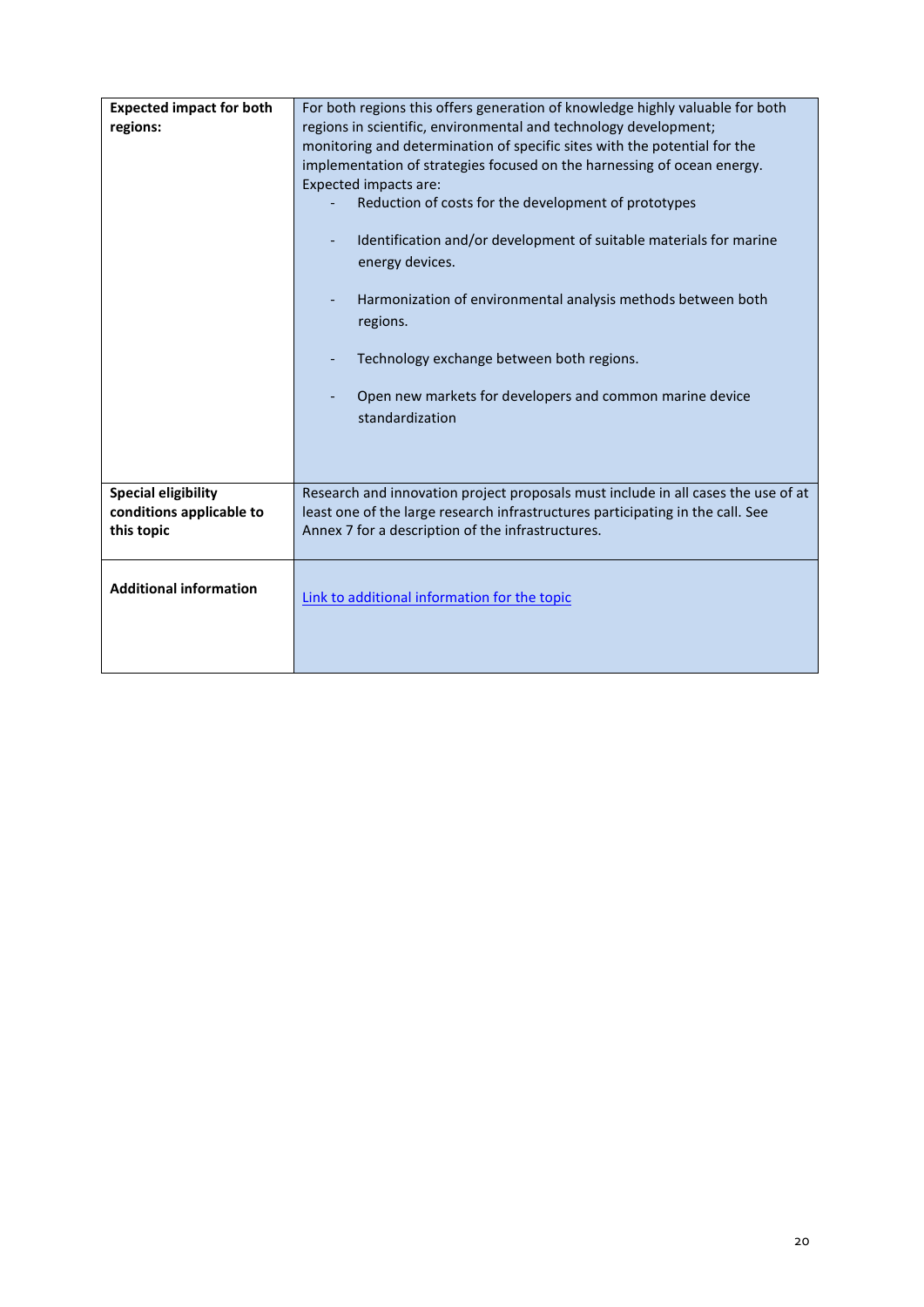# **HEALTH**

## **Infectious Diseases: Early detection research including both screening and Diagnosis**

| <b>Specific challenge:</b>                                                           | The design of new techniques to early detection of infections including both                                                                                                                                                                                                                                                                   |
|--------------------------------------------------------------------------------------|------------------------------------------------------------------------------------------------------------------------------------------------------------------------------------------------------------------------------------------------------------------------------------------------------------------------------------------------|
| Why is this area relevant<br>and which societal<br>challenges does it address?       | screening methods and confirmation diagnosis procedures. National and<br>international agencies require diagnostic procedures with very high accuracy<br>and reliability to detect the microorganism and the disease impact. Otherwise<br>they cannot be licensed as clinical diagnostic techniques.                                           |
| Scope:<br>Added value gained from<br><b>EU-CELAC cooperation for</b><br>both regions | The high morbidity and mortality still associated to many infections are related<br>to difficulty for their early detection. Most of patients with risk factors to a<br>number of infectious diseases are inappropriate treated since reliable and early<br>methods to detect the infection do not exist.                                      |
| <b>Expected impact for both</b>                                                      | Reduce the overtreatment which generates toxicity and unnecessary expenses,                                                                                                                                                                                                                                                                    |
| regions:                                                                             | and also increasing the likelihood of developing resistance to antimicrobial<br>agents.<br>Development of diagnosis system for viable but non-cultured pathogens<br>Development of diagnosis systems for novel and emerging pathogenic<br>microorganisms<br>Novel diagnostic approaches using new sequencing and high throughput<br>sequencing |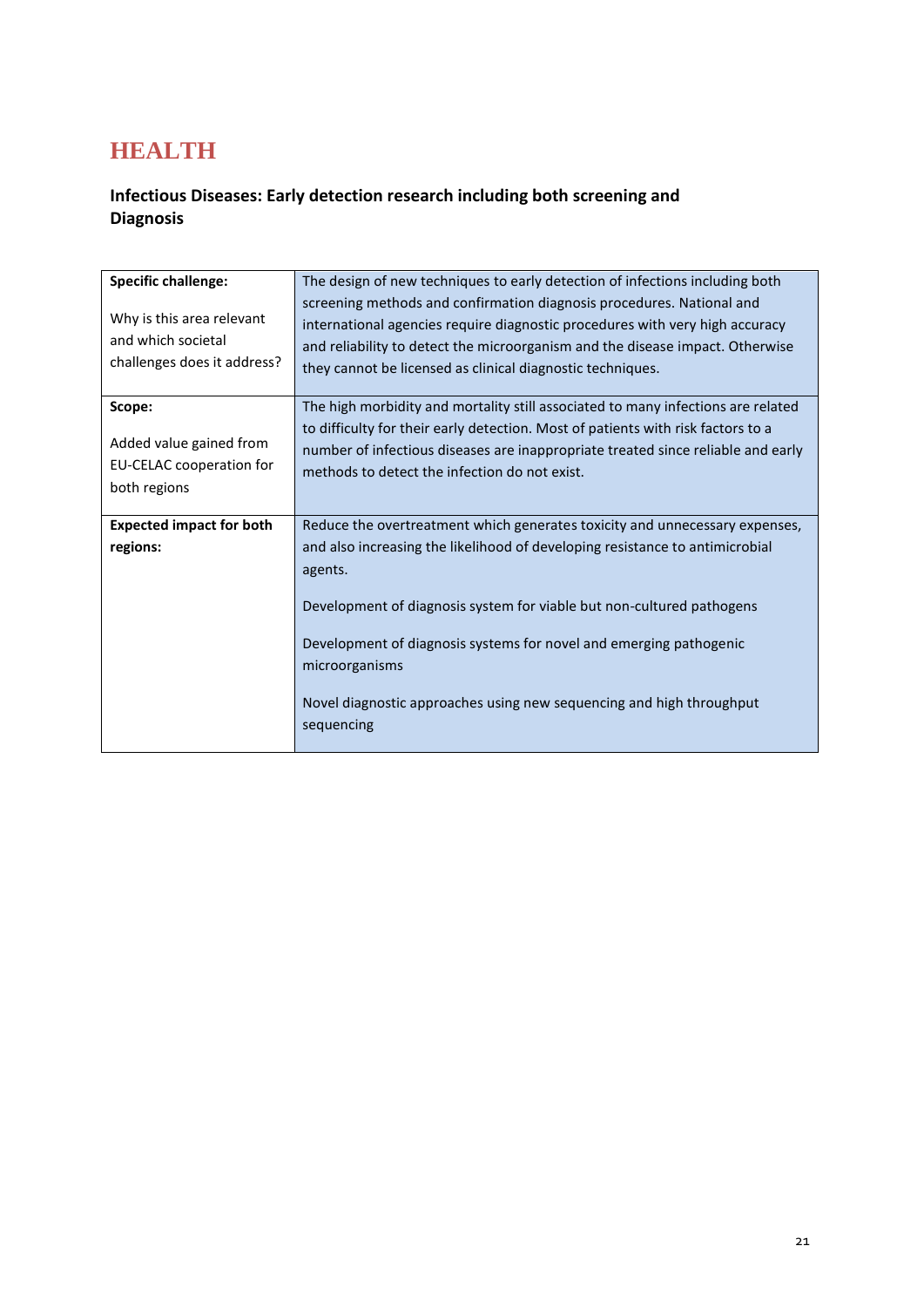# **INFORMATION AND COMMUNICATION TECHNOLOGIES (ICT)**

## **ICT platform for Learning and Inclusion**

| <b>Specific challenge:</b>                                                           | Currently, the world is getting more and more technology-driven and globalized.                                                                                                                                                                                                                                                                                                                                                                                                                                                                                                                                                                                                                                                                                                                                                                            |
|--------------------------------------------------------------------------------------|------------------------------------------------------------------------------------------------------------------------------------------------------------------------------------------------------------------------------------------------------------------------------------------------------------------------------------------------------------------------------------------------------------------------------------------------------------------------------------------------------------------------------------------------------------------------------------------------------------------------------------------------------------------------------------------------------------------------------------------------------------------------------------------------------------------------------------------------------------|
| Why is this area relevant<br>and which societal<br>challenges does it address?       | Novel generations create their viewpoints and collect much of their knowledge<br>and skills via the internet and social media. It is therefore increasingly important<br>to boost the interconnections between learning environments and ICTs. ICT<br>plays a key role in the modernization of learning and training. The challenge is<br>to revamp the learning ecosystem and better prepare teachers for the digital<br>age. Collaboration between stakeholders (public, private, entrepreneur,<br>innovators, and academia) leads to crucial innovative practices motivating the<br>learning and teaching experiences that facilitate the learning and training<br>lifecycle that embraces the current technology challenges and enables the<br>uptake of ICTs skills for better employment.                                                            |
| Scope:<br>Added value gained from<br><b>EU-CELAC cooperation for</b><br>both regions | The topic "ICT platform for Learning and Inclusion" was included among the top<br>10 priorities for EU-LAC cooperation on R&I by a survey carried out within the<br>context of the FP7-funded project "LEADERSHIP". Based on the findings of this<br>survey (answered by 523 relevant stakeholders) it was detected that priorities<br>of common interest exist in Latin America for ICT R&I, and these priorities are<br>aligned with the European R&I priorities defined in Horizon 2020. This creates a<br>solid basis for future cooperation between Europe and Latin America in ICT R&I.<br>Multimedia systems that make use of different senses can support teaching and<br>learning in both regions. The adoption of new methods may be enhanced by<br>new technological and content-related tools and forms of embodied education<br>and training. |
| <b>Expected impact for both</b><br>regions:                                          | The action will raise awareness and impact on an extensive participation of<br>citizens having a rather weak access to the uptake of innovative technologies<br>involved in education, training and inclusion: the elderly, unemployed, migrants,<br>disabilities, homeless, or people living in remote or poorer areas.<br>EU-CELAC cooperation in this area may gain more in-depth research data about<br>the mechanisms, preconditions, opportunities and threats to knowledge, skills<br>and competencies through ICTs.                                                                                                                                                                                                                                                                                                                                |
| Note:                                                                                | The topic encourages projects based on interdisciplinary or multidisciplinary<br>co-operation between disciplines. It integrates engineering research to social<br>sciences and humanities research.                                                                                                                                                                                                                                                                                                                                                                                                                                                                                                                                                                                                                                                       |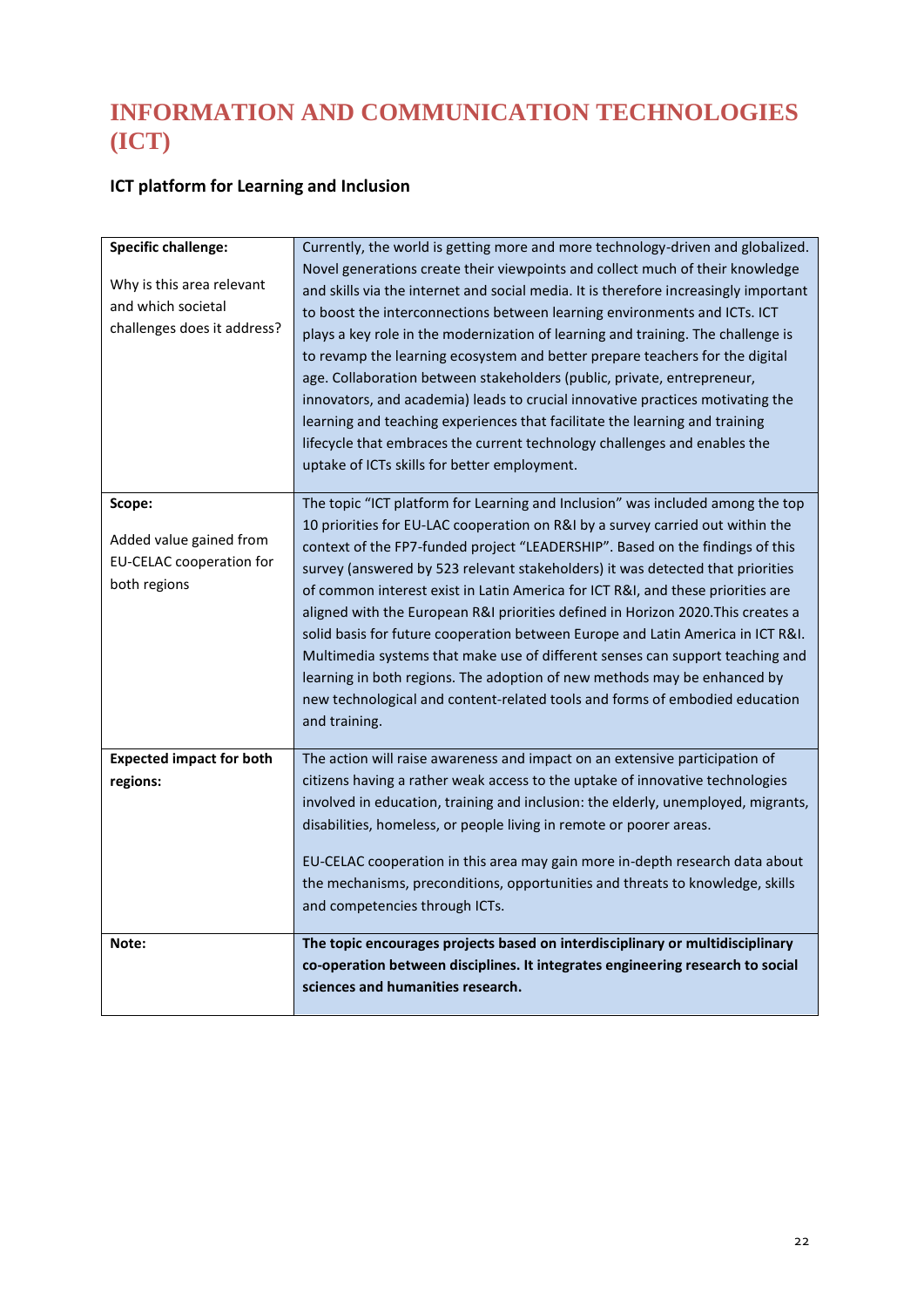## **ICT for urban sustainability: Nature-based Solutions, citizen science and systemic urban planning**

| <b>Specific challenge:</b>  | Over 80% of LAC people live in urban areas, requiring understanding of            |
|-----------------------------|-----------------------------------------------------------------------------------|
| Why is this area relevant   | challenges cities face. Urban challenges such as sustainable urbanization,        |
|                             | climate change adaptation and mitigation, disaster risk reduction, well-being     |
| and which societal          | and health, or social equality, could offer a unique opportunity to shape an      |
| challenges does it address? | emerging global bi-regional dialogue on best practices on urban development,      |
|                             | which cuts across many sectors.                                                   |
|                             |                                                                                   |
|                             | Research and innovation can provide the necessary knowledge and evidence          |
|                             | base to develop and adopt innovative solutions to address the Sustainable         |
|                             | Development Goals (SDGs). EU urban R&I focuses on cities as actors of open        |
|                             | innovation for urban regeneration, circular economy, health and climate           |
|                             | resilience, including through Nature-based Solutions.                             |
|                             | Nature-based Solutions (NBS) are living solutions inspired and supported by       |
|                             | nature that can address in a cost-effective way a series of social, environmental |
|                             | and economic challenges. This multiple benefit character of NBS can be            |
|                             | especially useful in fast growing, densely populated cities. R&I on NBS is        |
|                             | currently being developed at EU-level with specific Horizon2020 calls and the     |
|                             | selected projects will contribute to the knowledge and evidence base for NBS      |
|                             | and hence to the uptake and upscale of these solutions in the EU and              |
|                             | elsewhere.                                                                        |
|                             |                                                                                   |
|                             | NBS need supporting tools for their co-creation, implementation and               |
|                             | monitoring. ICT enabling-tools for Nature-based Solutions, citizen science and    |
|                             | systemic urban planning would neatly complement the ongoing H2020 projects        |
|                             | and the ones arising from the new H2020 calls on NBS (2018-2020).                 |
|                             | The idea of 'digitally enabled' nature seems key to the deployment of NBS in the  |
|                             | EU - through new technologies for data monitoring, new data                       |
|                             | exploration/extraction techniques, and forms of citizen science are certainly key |
|                             | features. Co-creation platforms including decision tools (simulation,             |
|                             | visualization/virtualization, open data/information platforms) and living labs    |
|                             | enable to increase awareness and inhabitants' involvement in NBS co-creation,     |
|                             | implementation and monitoring.                                                    |
|                             |                                                                                   |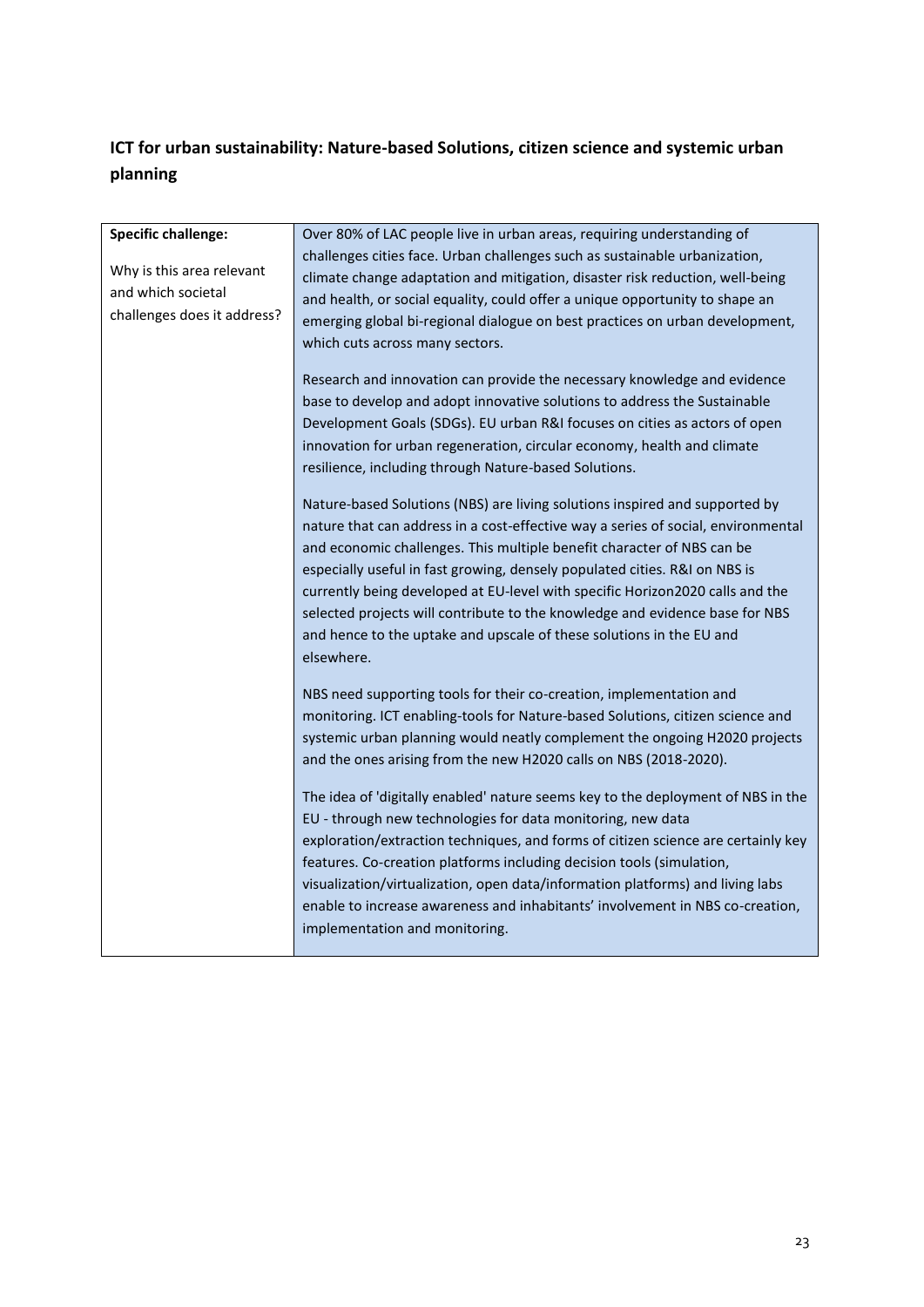| Scope:                          | R&I will develop and implement innovative ICT tools for NBS around three main      |
|---------------------------------|------------------------------------------------------------------------------------|
|                                 | areas:                                                                             |
| Added value gained from         |                                                                                    |
| <b>EU-CELAC cooperation for</b> | 1. Stakeholder involvement (co-creation of NBS) and knowledge dissemination;       |
| both regions                    |                                                                                    |
|                                 | 2. Design and implementation of NBS: the development of tools that could be        |
|                                 | useful for the design of specific NBS according to the context and the scale of    |
|                                 | implementation; for quantifying ecosystem functions and services; for providing    |
|                                 | economic valuation; or examining ecosystem services trade-offs.                    |
|                                 | 3. Evaluation of the effectiveness of NBS performance: monitoring schemes and      |
|                                 | dissemination of results.                                                          |
|                                 | ICT tools can contribute to these three main areas through a diverse set of        |
|                                 | approaches. These could include geo-mapping, e-participation and direct            |
|                                 | democracy; analytics and visualisation; open data integration; citizen science     |
|                                 | (e.g. monitoring of environment); collective assessment or crowdsourcing.          |
|                                 | Pilots or test beds shall be applied in both regions and increase contributions to |
|                                 |                                                                                    |
|                                 | the state of the art, develop smart cities technologies and support the            |
|                                 | generation of a bi-regional community for best practices in NBS.                   |
| <b>Expected impact for both</b> | A bi-regional cooperation on ICT tools for NBS will support the ongoing R&I on     |
| regions:                        | NBS and the further implementation and mainstreaming of NBS in the EU and          |
|                                 | LAC.                                                                               |
|                                 |                                                                                    |
|                                 | Expected impacts are: increased social, economic and environmental                 |
|                                 | sustainability of cities through innovative NBS; more citizen participation in     |
|                                 | urban sustainability governance; enhanced human capital for innovation; more       |
|                                 | ICT-based business opportunities; proposed viable solutions across different       |
|                                 | urban settings.                                                                    |
|                                 |                                                                                    |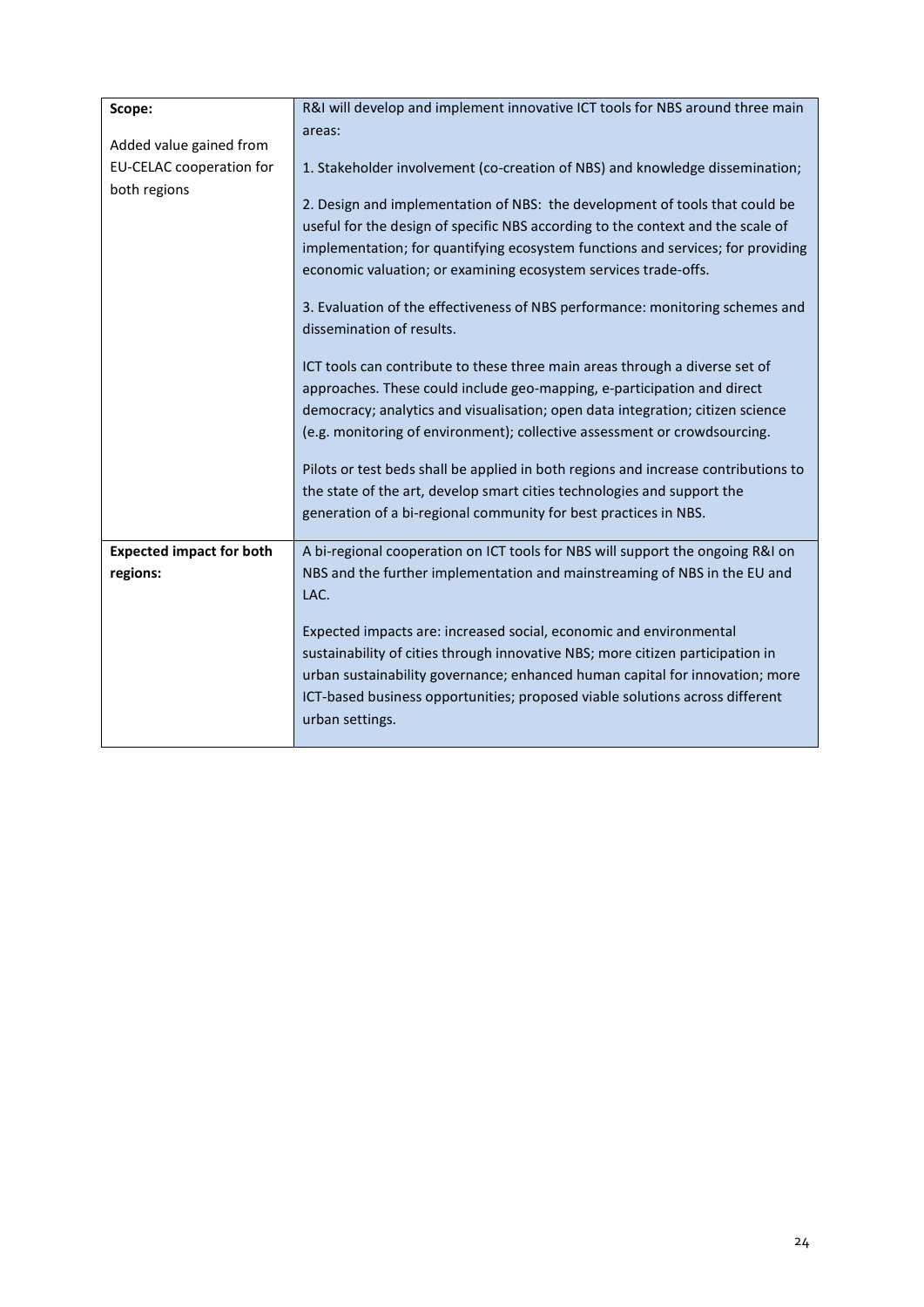<span id="page-24-0"></span>

|                   | <b>Funding</b>          | Observatories'<br>network on<br>biodiversity and | <b>Biorefinery:</b><br>Intermediate and/or<br>high added value | Ocean energy / research           | <b>ICT</b> platform for<br>Learning and | <b>ICT</b> for urban |                            |                      |
|-------------------|-------------------------|--------------------------------------------------|----------------------------------------------------------------|-----------------------------------|-----------------------------------------|----------------------|----------------------------|----------------------|
| <b>Country</b>    | Agency<br><b>MINCYT</b> | climate change:                                  | bioproducts                                                    | <i>infrastructures</i><br>100.000 | <b>Inclusion</b>                        | sustainability:      | <b>Infectious diseases</b> | Total<br>150.000€    |
| Argentina         | <b>CSF</b>              |                                                  |                                                                |                                   |                                         | 50.000               |                            |                      |
| <b>Barbados</b>   |                         |                                                  |                                                                |                                   | 10.000                                  |                      |                            | 10.000€              |
| <b>Belgium</b>    | F.R.S.-FNRS             |                                                  |                                                                |                                   |                                         | <b>ves</b>           | yes                        | 200.000 €            |
| <b>Bolivia</b>    | <b>MINEDU</b>           | yes                                              | <b>ves</b>                                                     |                                   | yes                                     | yes                  | yes                        | See footnote page 4  |
| <b>Brazil</b>     | <b>CNPq</b>             |                                                  | 100.000                                                        |                                   |                                         | 100.000              | 100.000                    | 300.000 €            |
| <b>Brazil</b>     | <b>FAPESP</b>           | yes                                              | yes                                                            | <b>yes</b>                        | yes                                     | yes                  | yes                        | 400.000 €            |
| <b>Chile</b>      | <b>CONICYT</b>          |                                                  |                                                                |                                   | yes                                     | <b>yes</b>           | <b>yes</b>                 | up to 80K p. project |
| <b>Costa Rica</b> | <b>MICIT</b>            | 100.000                                          |                                                                | 100.000                           |                                         |                      |                            | 200.000 €            |
| Cuba              | <b>FONCI</b>            | yes                                              | yes                                                            | yes                               | yes                                     | yes                  | yes                        | 34.000 €             |
| Dom. Rep.         | <b>MESCYT</b>           | 75.000                                           | 100.000                                                        | 75.000                            | 100.000                                 | 75.000               | 150.000                    | 575.000 €            |
| Ecuador           | <b>SENESCYT</b>         | yes                                              | yes                                                            | yes                               | yes                                     | yes                  | yes                        | 500.000 €            |
| Finland           | <b>AKA</b>              |                                                  |                                                                |                                   | 500.000                                 |                      |                            | 500.000 €            |
| Germany           | <b>DLR/BMBF</b>         | yes                                              | <b>ves</b>                                                     | yes                               |                                         | <b>ves</b>           | yes                        | 1.500.000 €          |
| Guatemala         | <b>CONCYT</b>           | yes                                              | yes                                                            | yes                               | yes                                     | <b>yes</b>           | yes                        | 380.000 €            |
| <b>Israel</b>     | <b>CSO-MOH</b>          |                                                  |                                                                |                                   |                                         |                      | up to 300.000              | 300.000 €            |
| <b>Mexico</b>     | <b>CONACYT</b>          |                                                  |                                                                | up to 500.000                     |                                         |                      |                            | 500.000 €            |
| Panama            | <b>SENACYT</b>          | 50.000                                           | 50.000                                                         | 50.000                            | 50.000                                  | 50.000               | 50.000                     | 400.000 €            |
| Peru              | <b>CONCYTEC</b>         | 100.000                                          | 100.000                                                        | 100.000                           |                                         | 100.000              | 100.000                    | 500.000 €            |
| Poland            | <b>NCBR</b>             | 160.000                                          | 160.000                                                        |                                   | 160.000                                 | 160.000              |                            | 640.000 €            |
| Spain             | <b>ISCIII</b>           |                                                  |                                                                |                                   |                                         |                      | 250.000                    | 250.000              |
| Spain             | <b>MINECO</b>           | 150.000                                          |                                                                | 500.000                           |                                         |                      |                            | 650.000€             |
| <b>Turkey</b>     | <b>TUBITAK</b>          |                                                  | <b>ves</b>                                                     |                                   | <b>ves</b>                              | <b>ves</b>           | yes                        | 2.000.000 €          |
| <b>Uruguay</b>    | <b>ANII</b>             |                                                  | 50.000                                                         | 30.000                            | <b>Total 50000</b>                      |                      | 50.000                     | 180.000 €            |

# **Annex 2: Overview of contributions by the participating funding organizations to each topic**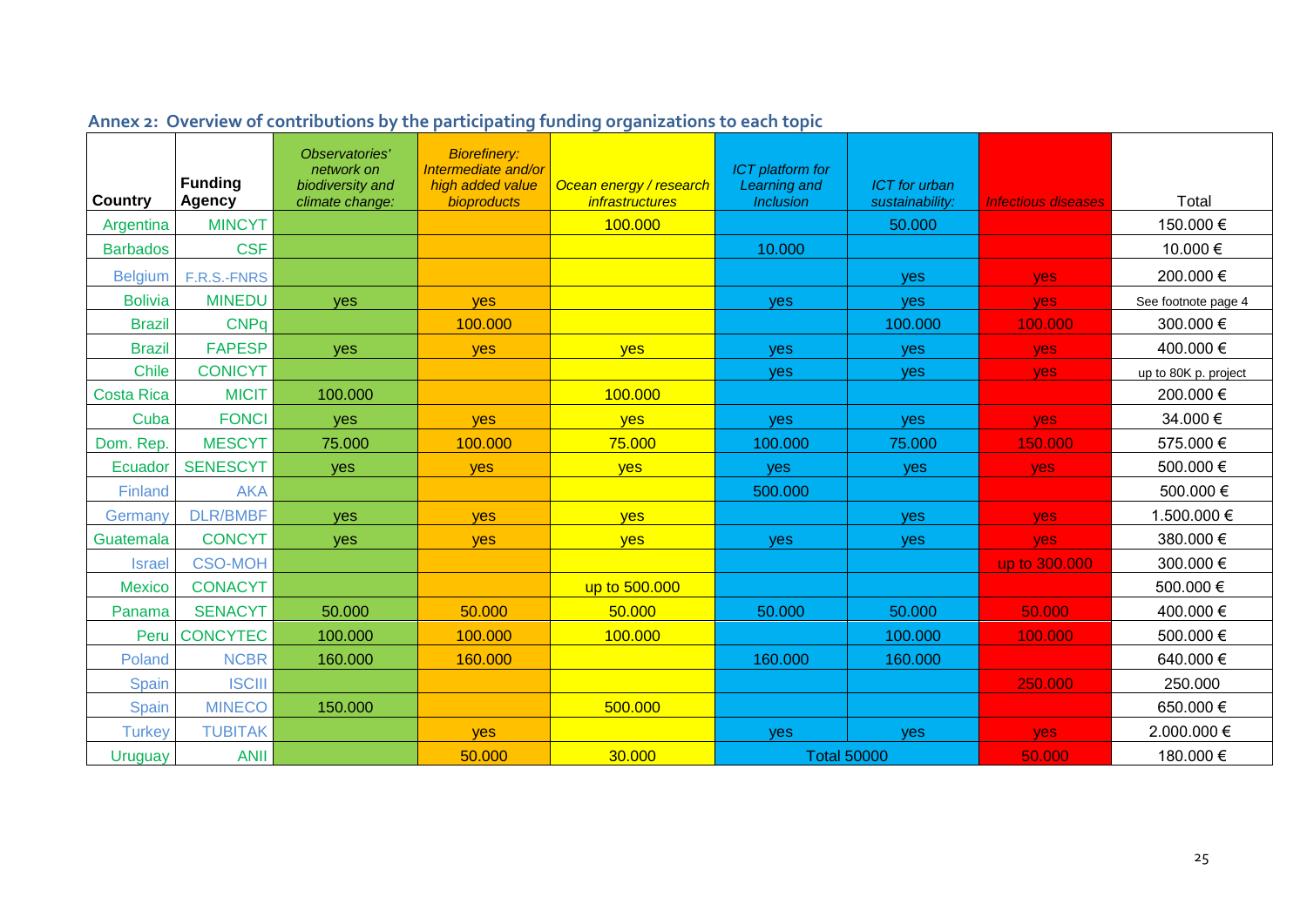## <span id="page-25-0"></span>**Annex 3: Contact information, Call Contact Persons**

The **ERANet-LAC Call Secretariat** (CS – see contact data on page 27) is entrusted with the overall operational management of the present EU-CELAC Joint Call. It is the general contact point for first questions related to the Joint Call, the application process and the use of the CYTED webtools.

The **Call Contact Persons (CCPs)** are located in each country which participates in the present Joint Call. One of their main tasks is to advise the potential applicants from their countries/regions on the applicable national/regional regulations during the proposal submission process.

| <b>CALL CONTACT PERSONS</b> |               |                                  |                                                 |  |  |
|-----------------------------|---------------|----------------------------------|-------------------------------------------------|--|--|
|                             |               | Alejandra Davidziuk              | madavidziuk@mincyt.gob.ar                       |  |  |
| Argentina                   | MINCyT        |                                  | avelo@mincyt.gob.ar                             |  |  |
|                             |               | Agustina Velo                    | 0054 11 4899 5000 (ext 4150)                    |  |  |
|                             | <b>CSF</b>    |                                  | warde.csf@gmail.com                             |  |  |
| <b>Barbados</b>             |               | Cardinal Warde                   | Tel: +1-617-699-1281                            |  |  |
| Belgium                     | F.R.S.-FNRS   | Joël Groeneveld                  | joel.groeneveld@frs-fnrs.be                     |  |  |
|                             |               |                                  | Tel: +32 (0) 2504 9270                          |  |  |
| <b>Bolivia</b>              | <b>MINEDU</b> | Mauricio Céspedes                | wmauriciohcq@hotmail.com                        |  |  |
|                             |               | Lelio Fellows Filho              | Tel: 00591 7011 7444<br>leliof@cnpq.br          |  |  |
| Brazil                      | CNPq          |                                  | Tel: 0055 61 3211 9247                          |  |  |
|                             |               |                                  | Glenda@fapesp.br                                |  |  |
| <b>Brazil</b>               | <b>FAPESP</b> | Glenda Mezarobba                 | Tel: (11) 3838 4191                             |  |  |
| Chile                       | CONICYT       | Pedro Figueroa                   | pfigueroa@conicyt.cl                            |  |  |
| Costa Rica                  |               | <b>Federico Torres</b>           | federico.torres@micit.go.cr                     |  |  |
|                             | <b>MICIT</b>  |                                  | Tel: 00506 2539-2201                            |  |  |
| Cuba                        | <b>FONCI</b>  | Armando Rodríguez                | armando@citma.gob.cu                            |  |  |
|                             |               | <b>Batista</b>                   | Tel: 0053 78 32 0131                            |  |  |
|                             | <b>MESCYT</b> | Lizbeth Mieses, Katia<br>Krispin | pgomezramirez@gmail.com;                        |  |  |
| Dom. Republic               |               |                                  | Imieses@mescyt.gob.do;                          |  |  |
|                             |               | Jorge Andrés Pinto               | crisva@gmail.com<br>jpinto@senescyt.gob.ec      |  |  |
| Ecuador                     | SENESCYT      | Landeta                          | Tel.: +(593 2) 2903249                          |  |  |
|                             | <b>AKA</b>    | Satu Huuha-Cissokho              | satu.huuha-cissokho@aka.fi                      |  |  |
|                             |               |                                  | Tel: +358 295 33 5075                           |  |  |
| Finland                     |               |                                  |                                                 |  |  |
|                             |               | Riitta Launonen                  | riitta.launonen@aka.fi<br>Tel. +358 295 33 5059 |  |  |
|                             |               |                                  |                                                 |  |  |
|                             | BMBF/DLR      | Marianne Vaske                   | Marianne.vaske@dlr.de<br>Tel: +49 228 3821-1439 |  |  |
| Germany                     |               |                                  | Sophie.KnebelDoeberitz@dlr.de                   |  |  |
|                             |               | Sophie von Knebel                | Tel: +49 228/38 21-1628                         |  |  |
|                             | <b>CONCYT</b> |                                  | Imonterroso@concyt.gob.gt                       |  |  |
| Guatemala                   |               | Dora Fuentes                     | Tel: +502 2317 2600 ext. 125                    |  |  |
| Israel                      |               | Ayelet Zamir                     | ayelet.zamir@MOH.GOV.IL                         |  |  |
|                             | CSO-MOH       |                                  | Tel: +972-2-5082168                             |  |  |
|                             |               |                                  | mkarosuo@conacyt.mx                             |  |  |
| Mexico                      | CONACYT       | Moira Karosuo                    | (+52 55) 5322 7700 Exts. 1763, 1737 &           |  |  |
|                             |               |                                  | 1764                                            |  |  |
| Panama                      | SENACYT       | Carlos Aguirre                   | caguirre@senacyt.gob.pa<br>Tel: +507 517 0064   |  |  |
|                             |               |                                  | convocatorias@cienciactiva.gob.pe Tel:          |  |  |
| Peru                        | CONCYTEC      | Pamela Antonioli                 | +51644-0004                                     |  |  |
| Poland                      | <b>NCBR</b>   | Ewelina Wildner                  | ewelina.wildner@ncbr.gov.plTel:                 |  |  |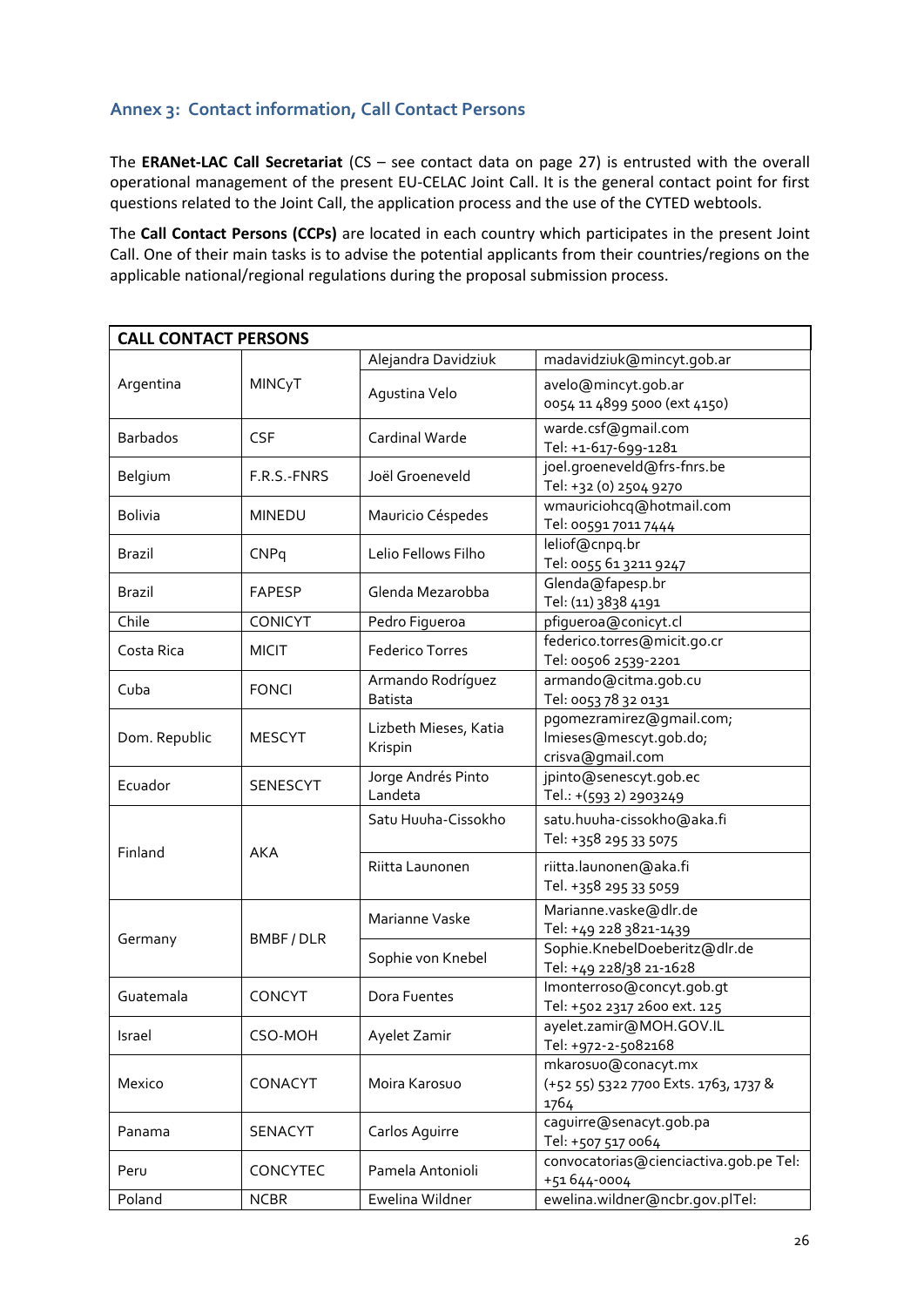|         |                |                   | Tel: +48 22 39 07 123          |  |
|---------|----------------|-------------------|--------------------------------|--|
| Spain   | <b>ISCIII</b>  | Dori Campo        | doricampo@isciii.es            |  |
|         |                |                   | Tel: + 34 91 822 2489          |  |
|         | <b>MINECO</b>  | Juan Climent      | eranetlac@aei.gob.es           |  |
| Spain   |                |                   | juan.climent@aei.gob.es        |  |
|         |                |                   | +34 91 603 7242                |  |
|         |                | Oquz Ozkan        | oquz.ozkan@tubitak.gov.tr /    |  |
| Turkey  | <b>TUBITAK</b> |                   | uidb@tubitak.gov.tr            |  |
|         |                |                   | 0090 312 298 1774              |  |
|         | ANII           |                   | vsuarez@anii.org.uy            |  |
|         |                | Verónica Suarez   | cooperacion@anii.org.uy/       |  |
|         |                |                   | Tel: +598) 26004411 / 217      |  |
| Uruguay |                | Laura Di Giovanni | cooperacion@anii.org.uy/       |  |
|         |                |                   | ldigiovanni@anii.org.uy        |  |
|         |                |                   | Tel: +598) 2600 44 11 Ext. 231 |  |

# <span id="page-26-0"></span>**Annex 4: List of National Contact Persons for Energy infrastructures**

| Research<br>Infrastructure                                                                                           | Contact person                                 | Country | e-mail                                                     |
|----------------------------------------------------------------------------------------------------------------------|------------------------------------------------|---------|------------------------------------------------------------|
| Environmental<br>Hydraulics Institute of<br>Cantabria<br>"IHCantabria"                                               | Álvaro Álvarez                                 | Spain   | alvaro.alvarez@unican.es                                   |
| <b>PLOCAN</b>                                                                                                        | Javier González Herrera<br>Marimar Villagarcía | Spain   | javier.gonzalez@plocan.eu<br>marimar.villagarcia@plocan.eu |
| Wave Flume del<br>Instituto de Mecánica<br>de Fluidos e Ingeniería<br>Ambiental de<br>Universidad de la<br>Republica | Luis Teixeira                                  | Uruguay | luistei@fing.edu.uy                                        |

## **CALL SECRETARIAT**

|              | :YTED | Almudena Carrero;<br>Laura Bonora | calleranet-lac@cyted.org |  |
|--------------|-------|-----------------------------------|--------------------------|--|
| <b>Spain</b> |       |                                   | +34 91 603 7986          |  |
|              |       |                                   | +34 91 603 7565          |  |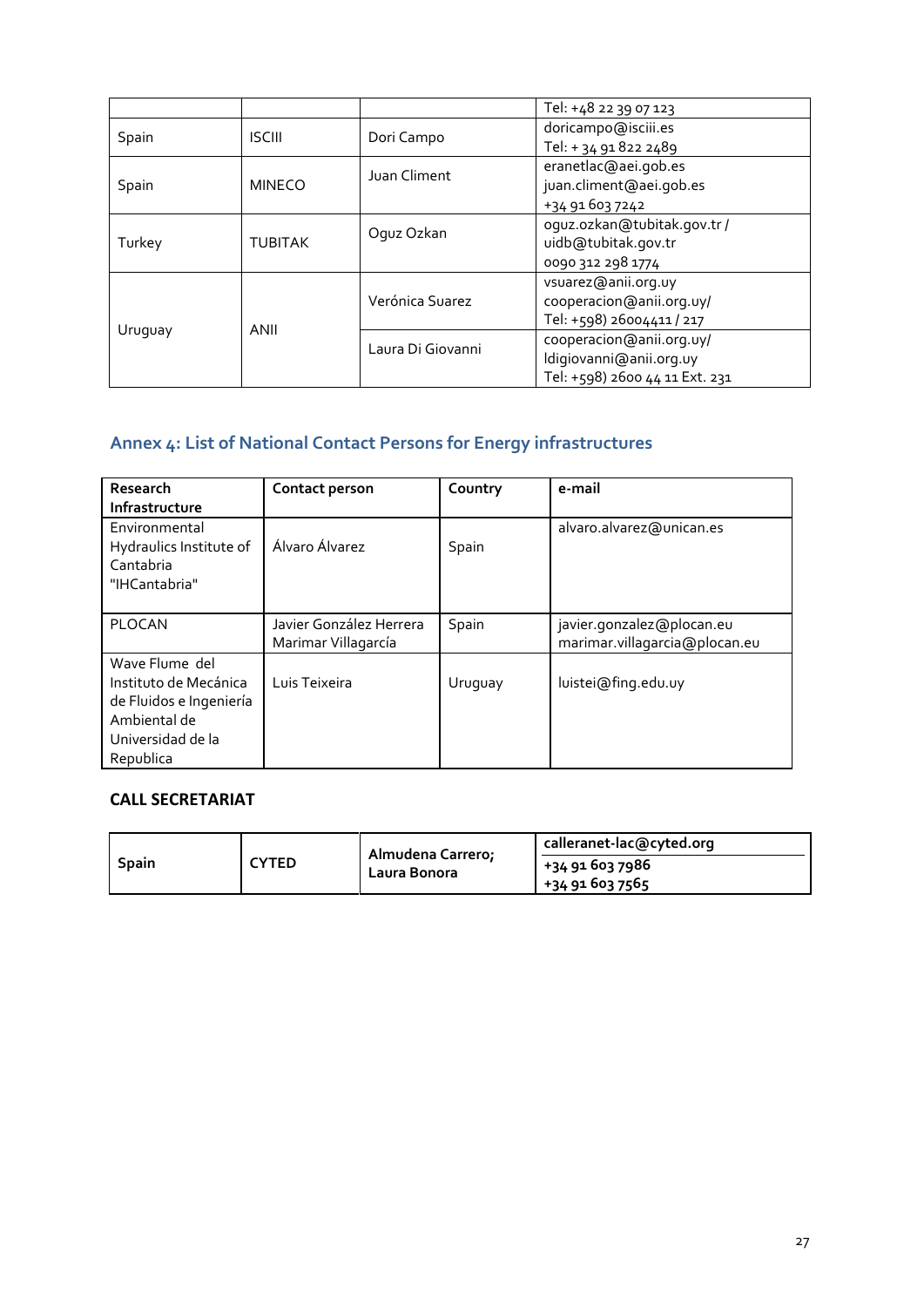### <span id="page-27-0"></span>**Annex 5: Research Infrastructures**

### **I. PLOCAN RESEARCH INFRASTRUCTURE: HOSTING FOR TESTING / OPERATION OF MARINE TECHNOLOGIES**

The Oceanic Platform of the Canary Islands (PLOCAN) is a joint initiative between the Spanish and the Canary Islands governments, with the support of the European Regional Development Fund.

PLOCAN is a multipurpose service centre with land-based and sea-based unique infrastructures to support and accelerate research, technology development an innovation in the marine and maritime sector. Its mission is to provide excellence facilities and services to explore and test science and technology concepts and prototypes in coastal and oceanic environments, providing a cost-effective combination of services, such as observatories, test site, base for underwater vehicles, training and innovation hub. PLOCAN makes available for the "Joint Bi-Regional Pilot Call on Ocean Energy and Research Infrastructures" its infrastructures, equipment and services including hosting and testing, operation and maintenance, training and consultancy for novel marine technologies and prototypes. E.g. PLOCAN provides sea-based and land-based infrastructures to host offshore renewable energy devices interested to come to the Canary Islands to learn, design and/or carry out any field test experiments, including technological, environmental, social and economic aspects. PLOCAN offers an integrated service to push forward marine technologies from TRL4 up to TRL8. Examples of PLOCAN services are:

1. MARINE RESERVE: 23 km2 with a bathymetry ranging from 0 to 600 meters. PLOCAN has delegated competences in this area from the National Authorities of Spain and, therefore, can facilitate and speed up the processes for permissions and authorizations for marine technology tests/operations.

2. FORECASTING MODELLING & ENVIRONMENTAL MONITORING SERVICES: PLOCAN Marine reserve has been extensively studied and real or almost real-time measurements are taken periodically to provide a standardized 3 days forecasting assessment for key parameters for Ocean Energy such us: wave direction, height and frequency and currents and Wind intensity and direction. In addition, PLOCAN marine reserve provides the measurement of key oceanographic parameters of the sea water including: temperature, salinity, oxygen, turbidity and chlorophyll; meteorological parameters such us: pressure, air temperature, relative humidity, rainfall and PAR (Radiation). The subsea passive acoustics noise can be also measured by PLOCAN on demand.

3. SUBMARINE ELECTRICITY AND COMMUNICATION INFRASTRUCTURE (ECI): A hybrid cable with the capacity to evacuate up to 5 MW of electricity is available for demonstrations. Furthermore, the data transmission of crucial performance indicators of the marine devices can be also transmitted to land throw this cable via fiber optic. The ECI is directly connected to a land substation that allows the flow of the generated power to the Island main electrical grid. In addition a SCADA systems is also installed on land to control and register crucial performance indicators that can be transmitted and assess on PLOCAN Land-base facilities.

4. THE OCEANIC PLATFORM: a fixed offshore platform located, at the same time, close to the coast and near of the edge of the continental shelf, in shallow waters (30 m depth) is also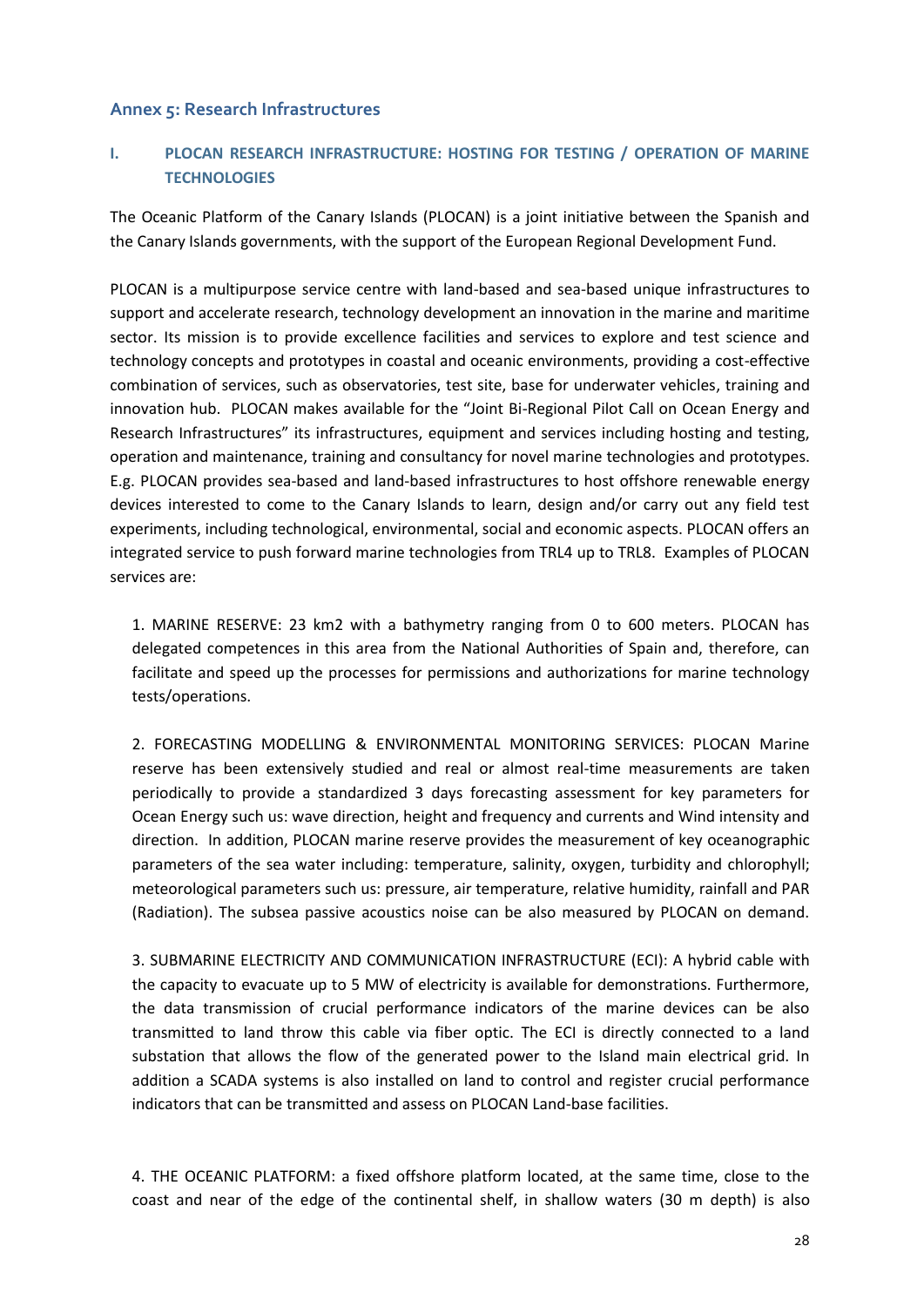available to conduct complementary assays and/or explore multipurpose/co-location solutions. The Platform has a net surface of 2,500 m2 of research capacity, space for laboratories, instrumented containers and capacity to accommodate permanently researchers distributed in a multi-storey building with a main dock of 1,000 m2.

5. LOGISTIC SUPPORT: Based on its field work experience and its stakeholder network, PLOCAN put at disposal of its users logistical support in conducting the experiment. This includes transport of the device from origin to Gran Canaria, interaction with Port authorities for installation, deployment, maintenance, decommissioning, operations, permissions/authorization management and others that may be necessary to successfully test the prototypes.

6. AUTONOMOUS VEHICLES FLEET: the infrastructure is equipped with cutting-edge marine autonomous vehicles both underwater (AUVs) and surface vehicles (ASVs) and well with a Remote Operating Vehicles that can be used if necessary for monitoring, inspection or control activities.

7. LAND-SEA BIDIRECTIONAL COMMUNICATION INFRASTRUCTURE: Besides the ECI that allows submarine communication between PLOCAN Marine test site and its land base, a wide range of modern and traditional sea-land communication infrastructure are available for researchers based at PLOCAN. This includes among others: the main satellite communications (ARGOS, IMARSAT, IRIDIUM), Wi-FI, Tetra System and Marine Band. All data transmitted can be stored and processed using the PLOCAN Data Processing Centre.

8. LAND-BASED FACILITIES: Researchers coming to PLOCAN may request land base facilities access while their stay at the infrastructure. These facilities include among other: full equipped and connected office spaces, specialized labs and garages for maintenance/reparation, demonstration room, meeting rooms and conference rooms.

### **BASIC MARINE TEST SITE DATA**

AREA: 23 Km2 BATHYMETRY: 0 – 600 m (deeper if needed) GEOLOGY: Deeply studied. The parameters available for the test site area comprises: size, plasticity, humidity, density, porosity and organic matter. Sea bottom of the test site is composed mainly by different types of sand and some scattered rocky sectors. ANNUAL AVERAGE WIND SPEED (80 M height): 23,3 -25,3 km/h; 6,5 – 7 m/s ANNUAL AVERAGE WIND POWER DENSITY (80 m height): 300 – 400 w/m2; approx. 3000 hrs/yr CURRENT VELOCITY: An average of 170 ± 145 mm/s AVERAGE WAVE HIGH: 1,05 m (Time series from 1992 – 2014) AVERAGE WAVE PERIOD: 5,21 s (Time series from 1992 – 2014) AVERAGE WAVE FREQUENCY : 8, 16 s (Time series from 1992 – 2014) AVERAGE WAVE POWER (KW):7,2 (3rdQuartile); 5,5 (mean); 6,0 (St. deviation); 3,7 (median) SURFACE TEMPERATURE RANGE: 18 -24 °C <a> <a></a> SURFACE SALINITY RANGE: 36,60 - 36,95</a>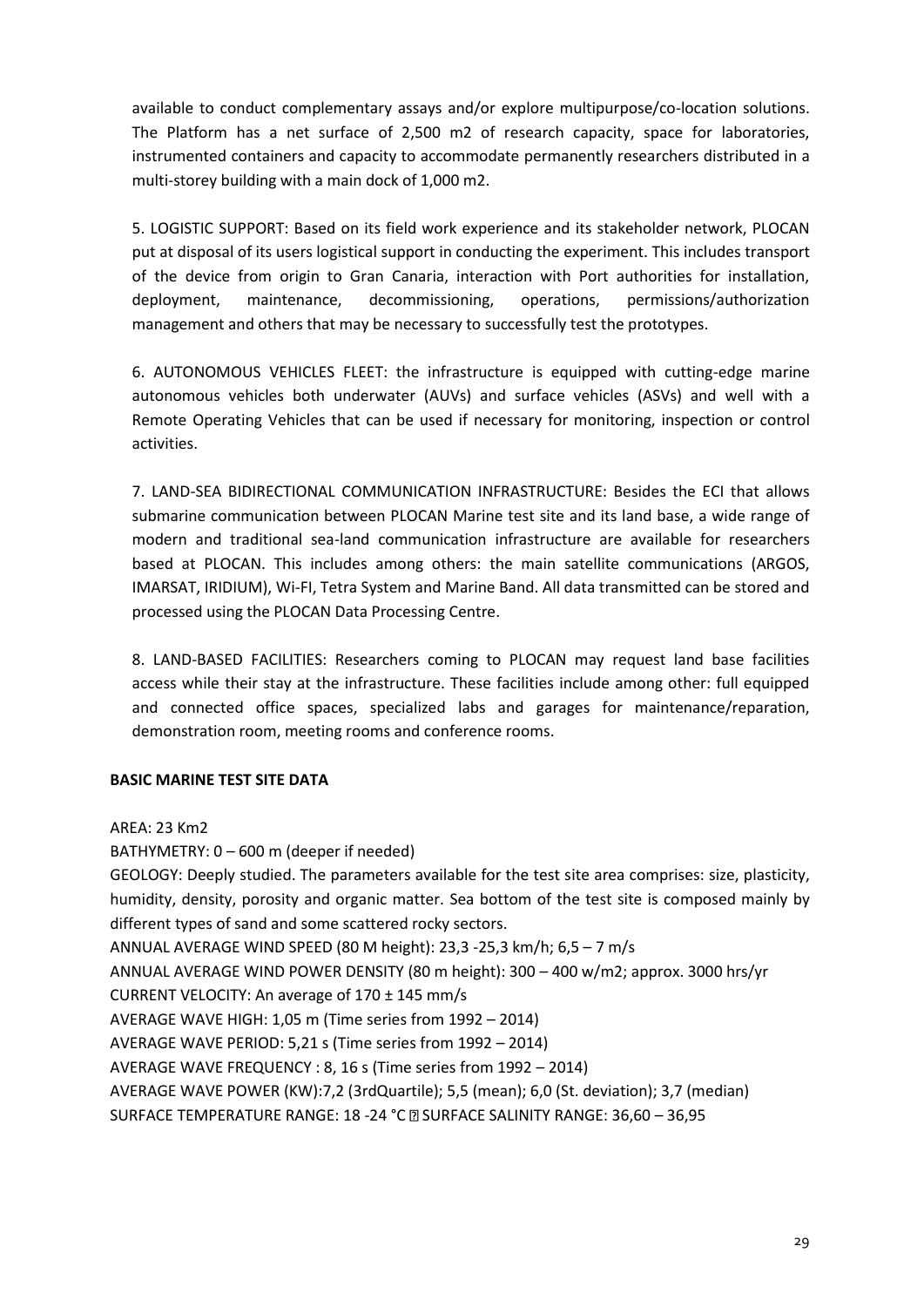#### **II. IH CANTABRIA INSTITUTO DE HIDRÁULICA AMBIENTAL DE LA UNIVERSIDAD DE CANTABRIA.**

The Environmental Hydraulics Institute is a joint research center that carries out research, knowledge transfer and training of specialists in the fields of fresh and saltwater. This work has allowed IH Cantabria to be at the forefront of national and international organizations working in marine renewables. At IH Cantabria there are over 140 researchers and the center has over thirty years of experience.

IH Cantabria is developing basic and applied research for the study marine renewable energies throughout projects and collaboration with other research centres, administration and industrial and engineering firms. Floating and fixed offshore wind and wave concepts analysis design and simulation have been one of the major topics thanks to in-house models and methodologies supported by a large-scale tests facility (CCOB). During the last ten years, IH Cantabria, has actively participated on more than 60 projects. It also has an extended scientific network with European and American Universities. Based on a continuous R&D process, over the last years IH Cantabria has generated significant scientific contributions to wave energy converters modeling, as well as, wind industry modeling and testing. From the governmental perspective, IH Cantabria has collaborated with different government levels and one for the most important examples is the Spanish wave energy resource atlas designed and created by IH Cantabria.

The Cantabria Coastal and Ocean Basin is a combination of three integrated systems to be used in the applied research of coastal and offshore engineering: experimental, numerical and physical modelling system.

The main goal of the physical modelling system is to carry out testing to measure hydrodynamic and wave-structure interaction processes, which can include the sediment transport effects, the effects of tsunamis and the wave-current and wave-wind interaction. The physical modelling system also includes a wave/current flume able to generate waves, including long-waves such as tsunamis, and following or opposing currents, as well as a large open-area reserve for physical modelling of undefined boundary studies, such as river meanders, estuaries and ports.

#### **Main characteristics:**

- Length: 30m
- Width: 44m
- Maximum depth: 3.4 m
- Minimum depth: 0.2 m
- Maximum available testing area: 760 m2
- Wave generation: Segmented system formed by 64 independent wave paddles (0.5m wide and 4.5 m high). Each one is triggered by two articulated arms and a vertical connecting rod. Full 3D active wave absorption. Passive wave absorbers around the full perimeter. Nonlinear wave generation, and second order long-wave generation. Lateral panels for directional wave generation with virtual paddles (corner reflection method, increases the width of the wave machine)
- Current generator: 12 thrusters, 900 mm in diameter and 25 kW/thruster
- Wind generator: Group of 9 computer controlled wind fans mounted on a closed portable and variable height frame with a wind stabilization system and funnel.
- Hardware in the loop: Advanced systems for the simulation of aerodynamic performance of small to large wind turbines at laboratory scale including, transient winds, as well as turbine control systems.